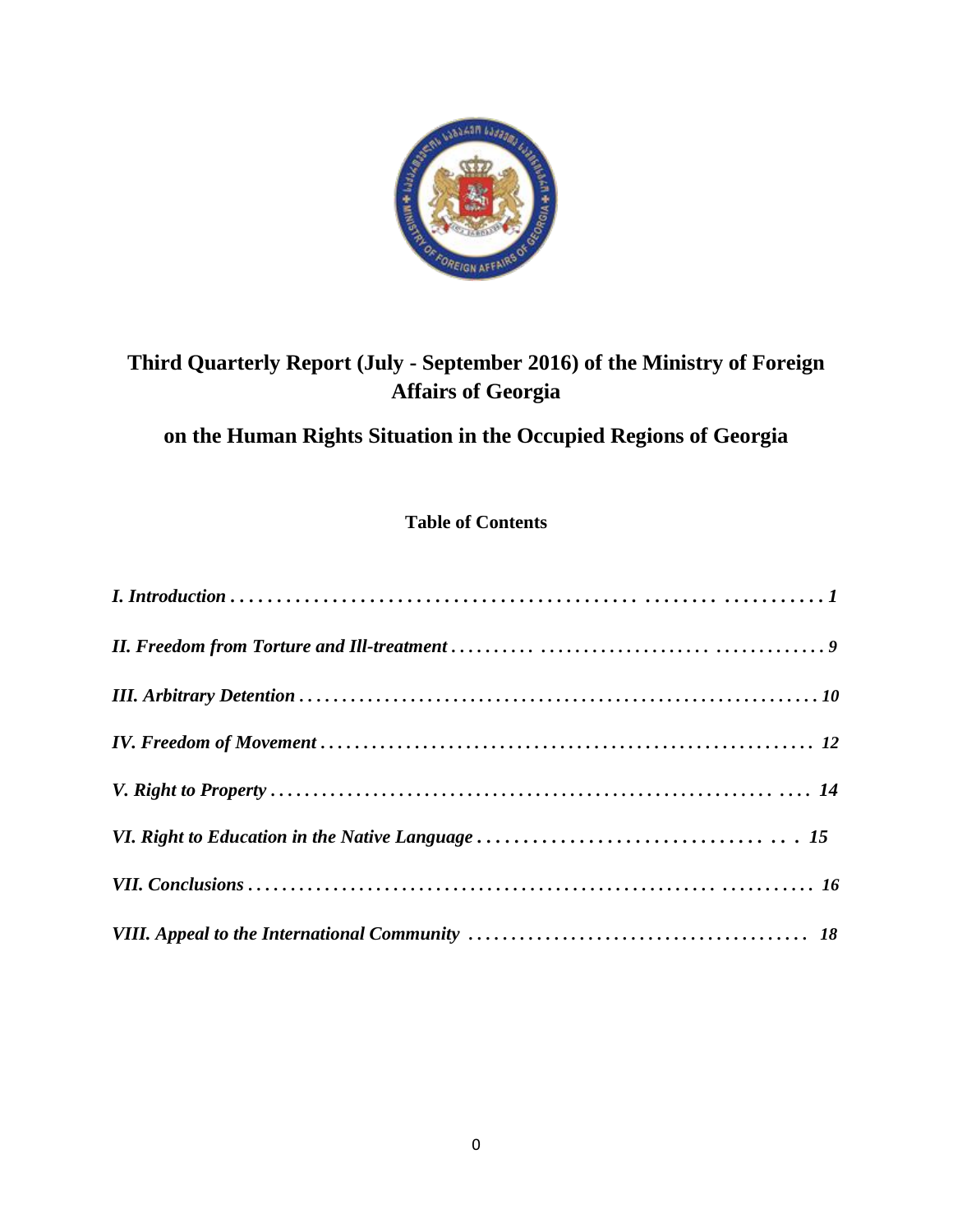# **I. Introduction**

#### **Aims of the Report and Methodology Applied**

1. In January 2015 the Ministry of Foreign Affairs of Georgia started preparation of quarterly reports aiming at assessing the human rights situation in the occupied regions of Georgia. The Ministry of Foreign Affairs of Georgia prepared four such reports in 2015. This is the third quarterly report of the Ministry of Foreign Affairs of Georgia for the year 2016 covering the period of July-September 2016. The Ministry of Foreign Affairs of Georgia will further continue the preparation of such reports on a quarterly basis. This reporting exercise aims to contribute to the provision of regular and updated information to the international community, to states as well as to international intergovernmental and non-governmental organizations, on the human rights situation in the occupied regions of Georgia.

2. As for the applied methodology, this reporting exercise consolidates and assesses existing information from various open sources, national and international, on violations of human rights in the occupied regions of Georgia. Due to limitations on its length, the report does not aim to collect/contain information on all cases of violations of human rights in the occupied regions of Georgia; it aims to consolidate and assess only some of the most known examples of violations. The methodology applied does not provide for the conduct of fact-finding visits to the occupied regions of Georgia, nor to the conduct of interviews. Therefore the methodology applied does not enable this reporting exercise to collect and produce new data on the human rights situation in the occupied regions of Georgia.

#### **Responsibility of the Occupying Power for Human Rights Violations**

3. While the territories of two regions of Georgia – Abkhazia, Georgia and the Tskhinvali Region, Georgia are occupied by the Russian Federation, human rights situation in these regions of Georgia remains alarming. The Russian Federation as the occupying power, exercises effective control over Abkhazia, Georgia and the Tskhinvali Region, Georgia. These two regions still remaining under foreign military occupation, constitute above all dangerous "black holes" in terms of holding the human rights violators accountable. The occupying power, exercising effective control, has been preventing numerous international organizations from entering Abkhazia, Georgia and the Tskhinvali Region, Georgia.

4. During the reporting period, namely at the Twenty-Fifth Annual Session of the OSCE Parliamentary Assembly, held from 1<sup>st</sup> to 5<sup>th</sup> July 2016, "Resolution on the Conflict in Georgia" was adopted.<sup>1</sup> According to the adopted resolution, "the Russian Federation remains in breach of International Law . . . by continuing the policy of occupation and creeping annexation of the regions of Georgia - Abkhazia and Tskhinvali/South Ossetia".<sup>2</sup> The resolution "[u]rges the

<sup>&</sup>lt;sup>1</sup> *Resolution on the Conflict in Georgia*, Twenty-Fifth Annual Session of the OSCE Parliamentary Assembly, Tbilisi, Georgia, 1- 5 July 2016, pages 25-26, available at <https://www.oscepa.org/documents/alldocuments/annual-sessions/2016-tbilisi/declaration-24/3371-tbilisi-declaration-eng/file>

<sup>2</sup> *See* paragraph 6.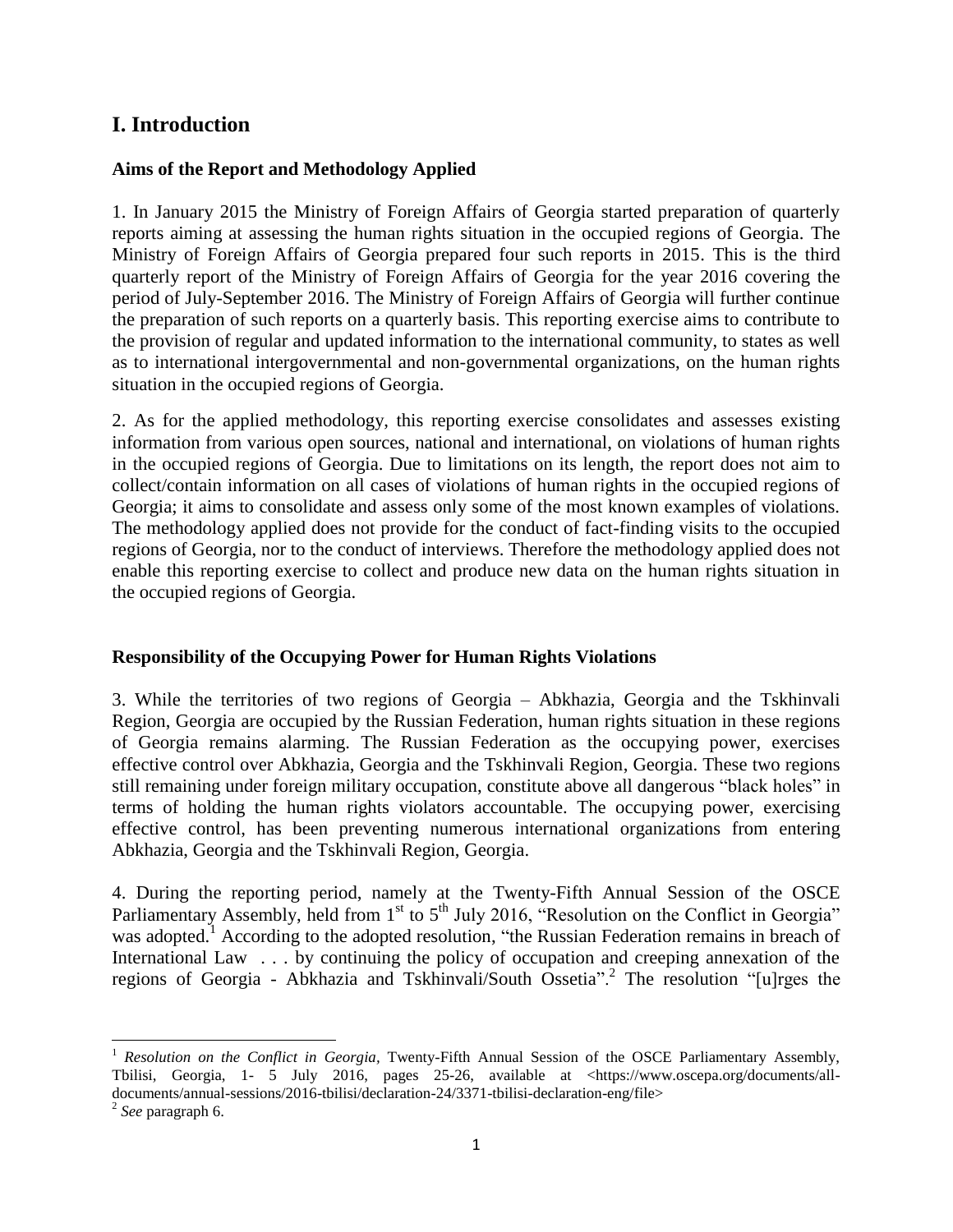Russian Federation to . . . stop occupation of the territories of Georgia."<sup>3</sup> The resolution attested "the grave humanitarian and human rights situation in the occupied regions of Georgia – Abkhazia and Tskhinvali/South Ossetia."<sup>4</sup>

5. During the reporting period, namely on 29 September 2016, at the 33<sup>rd</sup> Session of the UN Human Rights Council, "Joint Statement on Georgia"<sup>5</sup> was made on behalf of 46 countries<sup>6</sup>. According to the Joint Statement, "[t]he international community remains deeply concerned by the human rights and humanitarian situation in both Georgian regions and the repeated denial of access to international actors, including Special Procedures and regional organizations to the regions. The above document further states "[w]e recall the UN High Commissioner's assessment of the situation in both regions, during the last visit to Georgia in May 2014 and the refusal of those in control to allow the OHCHR the access to these regions. We continue to call for safe and unhindered access by international and regional human rights mechanisms to both regions for the benefit of all conflict-affected persons and those in need of protection. It is of an utmost importance to assist international monitors in concluding an objective and independent reporting of the situation on the ground."<sup>7</sup>

6. During the reporting period, namely on  $13<sup>th</sup>$  September 2016, Mr Zeid Ra'ad Al Hussein, United Nations High Commissioner for Human Rights, while addressing the 33<sup>rd</sup> Session of the UN Human Rights Council, declared the following "I am deeply concerned over the repeated refusals to permit access for my staff to both Abkhazia and South Ossetia by those in effective control – despite the Secretary-General's emphasis on the importance of that access in the context of the Geneva International Discussions. We continue to receive allegations of violations, including killings, arbitrary detentions, torture and ill-treatment and restricted freedom of movement. Other serious concerns include unresolved queries regarding missing persons and persistent difficulties regarding access to livelihood, education, property rights and administrative documentation, as well as the need to ensure the space for civil society and independent media."<sup>8</sup>

7. It should be emphasized that in "Resolution on the Conflict in Georgia", the OSCE Parliamentary Assembly stated that the EUMM is the sole international monitoring mechanism on the ground and is "regrettably unable to fulfil its mandate fully, while denied access to the occupied regions of Georgia - Abkhazia and Tskhinvali/South Ossetia."<sup>9</sup> In the same resolution,

l

<sup>3</sup> *See* paragraph 12.

<sup>4</sup> *See* paragraph 7.

<sup>&</sup>lt;sup>5</sup> Joint Statement on Georgia, 33<sup>rd</sup> Session of the UN Human Rights Council, 29 September 2016.

<sup>&</sup>lt;sup>6</sup> List of Countries: Albania, Australia, Austria, Belgium, Bosnia and Herzegovina, Bulgaria, Canada, Cyprus, Croatia, Czech Republic, Denmark, Estonia, Finland, France, Georgia, Germany, Greece, Honduras, Hungary, Iceland, Ireland, Italy, Japan, Latvia, Liechtenstein, Lithuania, Luxemburg, Malta, Montenegro, Netherlands, New Zealand, Norway, Paraguay, Poland, Portugal, Republic of Moldova, Romania, San Marino, Slovakia, Slovenia, Spain, Sweden, Turkey, Ukraine, the UK, the USA.

<sup>7</sup> *Joint Statement on Georgia*, 33<sup>rd</sup> Session of the UN Human Rights Council, 29 September 2016.

<sup>&</sup>lt;sup>8</sup> Opening Statement by Zeid Ra'ad Al Hussein, UN High Commissioner for Human Rights, Human Rights Council<br>33<sup>rd</sup> Session. Geneva. 13 September 2016 available at  $33<sup>rd</sup>$  Session, Geneva, 13 September 2016, available at <http://www.ohchr.org/EN/NewsEvents/Pages/GlobalHumanRightsUpdate.aspx>

<sup>9</sup> *Resolution on the Conflict in Georgia,* Twenty-Fifth Annual Session of the OSCE Parliamentary Assembly, Tbilisi, Georgia, 1- 5 July 2016, pages 25-26, paragraph 10, available at <https://www.oscepa.org/documents/alldocuments/annual-sessions/2016-tbilisi/declaration-24/3371-tbilisi-declaration-eng/file>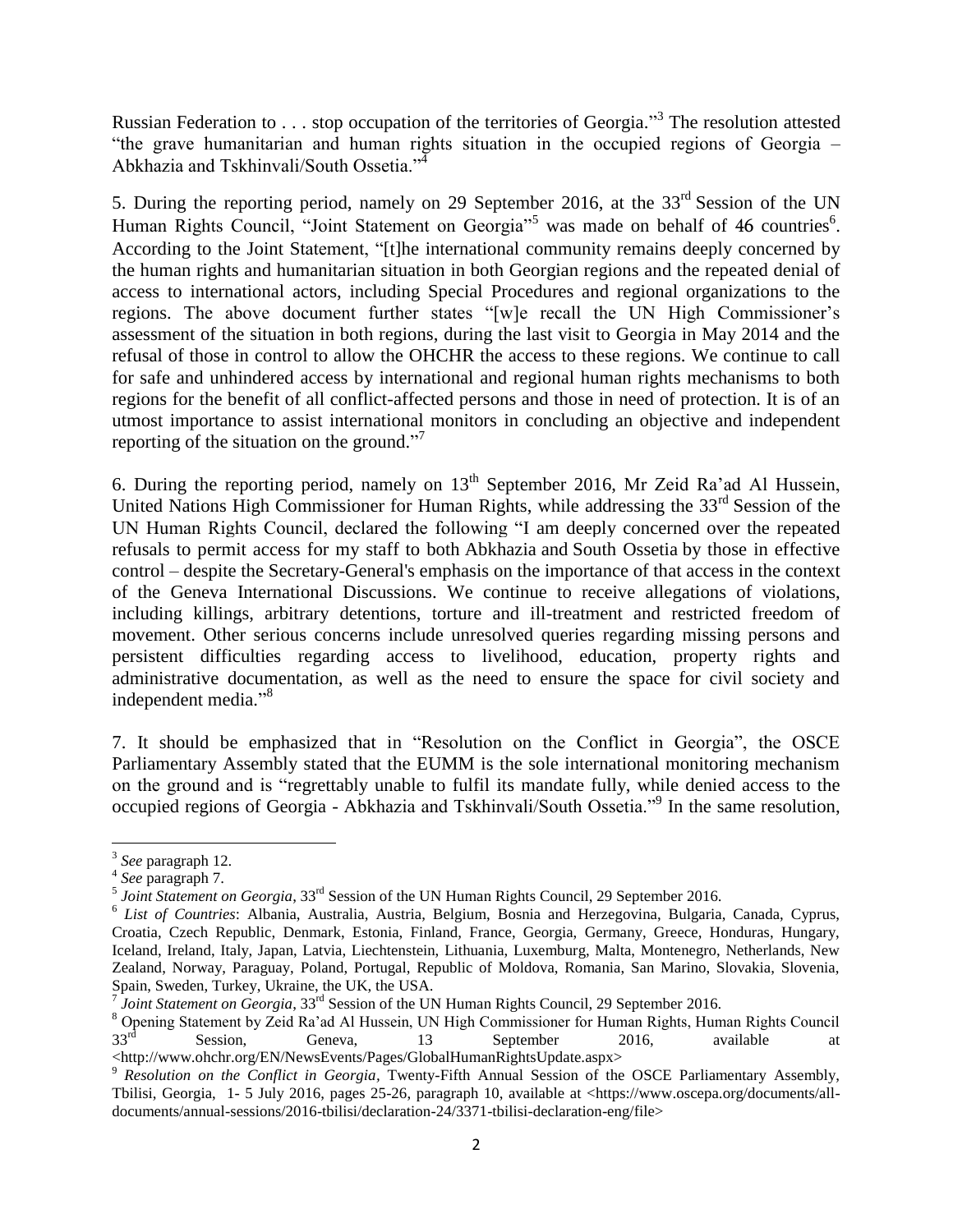the OSCE Parliamentary Assembly urged "the Russian Federation to . . . allow international human rights monitoring on the ground".<sup>10</sup>

8. The Council of Europe prepared its  $14<sup>th</sup>$  Consolidated Report on the Conflict in Georgia describing, *inter alia,* human rights situation in Abkhazia, Georgia and the Tskhinvali Region, Georgia, and covering the period between April 2016 and September  $2016$ <sup>11</sup> It should be noted that the delegation of the secretariat of the Council of Europe carried out a fact-finding visit to Georgia on 12-13 September 2016 for the purpose of the consolidated report, however was not allowed to visit Abkhazia, Georgia and the Tskhinvali region, Georgia.<sup>12</sup>

9. Occupation policy of the Russian Federation regarding the territory of Georgia deprives several hundreds of thousands of IDPs of their internationally recognized right to a voluntary, safe and dignified return to places of their permanent residence. According to the Council of Europe, "[a]s regards the right of refugees and Internally Displaced Persons (IDPs) to a safe, dignified and voluntary return, regrettably no progress can be reported." <sup>13</sup> In "Resolution on the Conflict in Georgia", the OSCE Parliamentary Assembly expressed "concern about the humanitarian situation of the internally displaced persons and refugees, continuously being deprived of the right to voluntary, safe, dignified, and unhindered return to their places of origin, as well as the right to property".<sup>14</sup> In the same resolution, the OSCE Parliamentary Assembly urged "the Russian Federation to allow the safe, dignified, and unhindered return of all internally displaced persons and refugees to their places of origin".<sup>15</sup>

10. It should be noted that during the reporting period, namely from  $26<sup>th</sup>$  to  $29<sup>th</sup>$  September 2016, Mr Chaloka Beyani, the UN Special Rapporteur on the Human Rights of Internally Displaced Persons visited Georgia, but was not allowed to visit the occupied regions of Georgia.

11. As already described in the second quarterly report of the Ministry of Foreign Affairs of Georgia covering the period of April-June 2016, in May 2016 the European Union Special Representative (EUSR) Ambassador Herbert Salber commissioned an independent Senior Expert, Mr. Thomas Hammerberg, to assess the human rights situation in Abkhazia, Georgia. It should be recalled that this initiative is based on humanitarian considerations and is in line with EU's non-recognition and engagement policy; it is launched under the human rights component of the EUSR's mandate. According to the agreed modalities, Senior Expert, Mr. Thomas Hammerberg will prepare a report for the EUSR in the autumn 2016, based on several study visits to Tbilisi, Zugdidi, Sokhumi and Gali. During the reporting period, namely between 9 and 17 May 2016, between 8 and 17 June 2016 and between 15 and 23 September 2016, Mr. Thomas Hammerberg visited Tbilisi, Zugdidi, Sokhumi, Gali and other districts of Abkhazia

 $\overline{a}$ 

<sup>10</sup> *See* paragraph 17.

<sup>&</sup>lt;sup>11</sup> Consolidated Report on the Conflict in Georgia, Council of Europe (April 2015 – September 2016), 2016, SG/Inf (2016) 37.

 $12$  Consolidated Report on the Conflict in Georgia, Council of Europe (April 2015 – September 2016), 2016, SG/Inf (2016) 37, paragraph 5.

<sup>&</sup>lt;sup>13</sup> Consolidated Report on the Conflict in Georgia, Council of Europe (April 2015 – September 2016), 2016, SG/Inf (2016) 37, paragraph 61.

<sup>&</sup>lt;sup>14</sup> *Resolution on the Conflict in Georgia*, Twenty-Fifth Annual Session of the OSCE Parliamentary Assembly, Tbilisi, Georgia, 1- 5 July 2016, pages 25-26, paragraph 8, available at <https://www.oscepa.org/documents/alldocuments/annual-sessions/2016-tbilisi/declaration-24/3371-tbilisi-declaration-eng/file>

<sup>15</sup> *See* paragraph 17.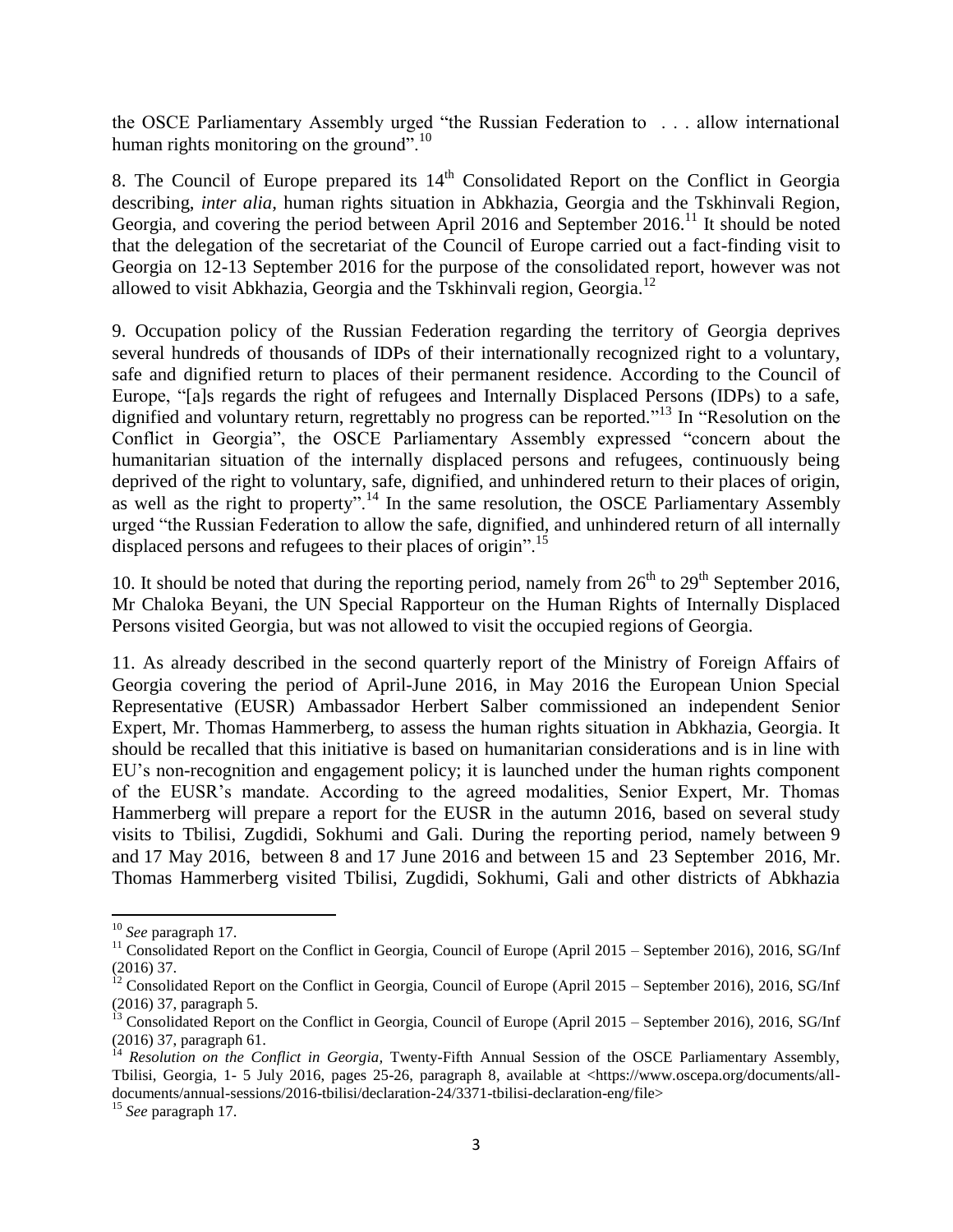region. It should be noted here that the above initiative poses one-time assessment by the independent expert and it does not imply a regular monitoring or fact finding mechanism. Besides, it does not aim to assess the human rights situation in Tskhinvali region, Georgia.

12. It should be recalled here that during the reporting period of the second quarterly report of the Ministry of Foreign Affairs of Georgia covering the period of April-June 2016, namely on 19 May 2016 Mr. Giga Otkhozoria, was murdered by so called "border guards" deployed along the occupation line with Abkhazia. The murder was committed in the village of Khurcha, Zugdidi district, located in the territory controlled by the central government of Georgia. The murderer of Mr. Giga Otkhozoria has been identified – Mr. Rashid Kanji-Ogli. Mr. Rashid Kanji-Ogli and his accomplices fled to the occupied territory of Abkhazia immediately after committing the murder. The Prosecutor's Office of Georgia filed charges against Mr. Rashid Kanji-Ogli for the premeditated murder of Mr. Giga Otkhozoria and criminal prosecution was launched under the Criminal Code of Georgia. However under the existing circumstances, during the reporting period of the present report, it was still impossible for Georgia's Prosecutor's Office as well as for the courts of common jurisdiction of Georgia to deliver justice. Thus throughout the reporting period of the present report, Mr. Rashid Kanji-Ogli and his accomplices remained unpunished. It should be noted that during the reporting period Mr. Khajimba publicly declared that Mr. Rashid Kanji-Ogli would not be handed over to the Georgian side.<sup>16</sup> The above situation with regard to the violation of the right to life of Mr. Giga Otkhozoria once again demonstrates that the occupied territories of Georgia remain "black holes" in terms of holding the violators of human rights accountable. The above situation further reaffirms the need of immediate, unhindered and continuous access of international human rights monitoring mechanisms in the occupied territories of Georgia.

#### **Occupation Line and Installation of Barbed Wire Fences and other Artificial Obstacles**

13. The occupation line along the administrative boundary line (ABL) with Abkhazia and the Tskhinvali Region separates Georgia from its two occupied territories. The process of so called "borderization" was commenced in 2011 (April/May). Since February 2013 the Russian occupation forces intensified the process of the installation of razor wire and barbed wire fences, so called "border" signs and other artificial obstacles along the occupation lines in Abkhazia and the Tskhinvali Region. Currently, the total length of razor wire and barbed wire fences and other artificial obstacles along the occupation line in Tskhinvali Region is nearly 52 km (overall length of the occupation line is more than 350 km) and along the occupation line in Abkhazia is 48 km (overall length of the occupation line is around 145 km).

14. The international community regularly has been expressing concern regarding the process of installation of razor wire and barbed wire fences, so called "border" signs and other artificial obstacles along the occupation lines and has been stressing the negative impact of this process on human rights of local population. Below there are several examples of such reactions in the reporting period.

l <sup>16</sup> Abkhazia will not hand over to Georgia border guard suspected in murder, "Ria Novosti", 6 July 2016, available at <https://ria.ru/world/20160706/1459757274.html>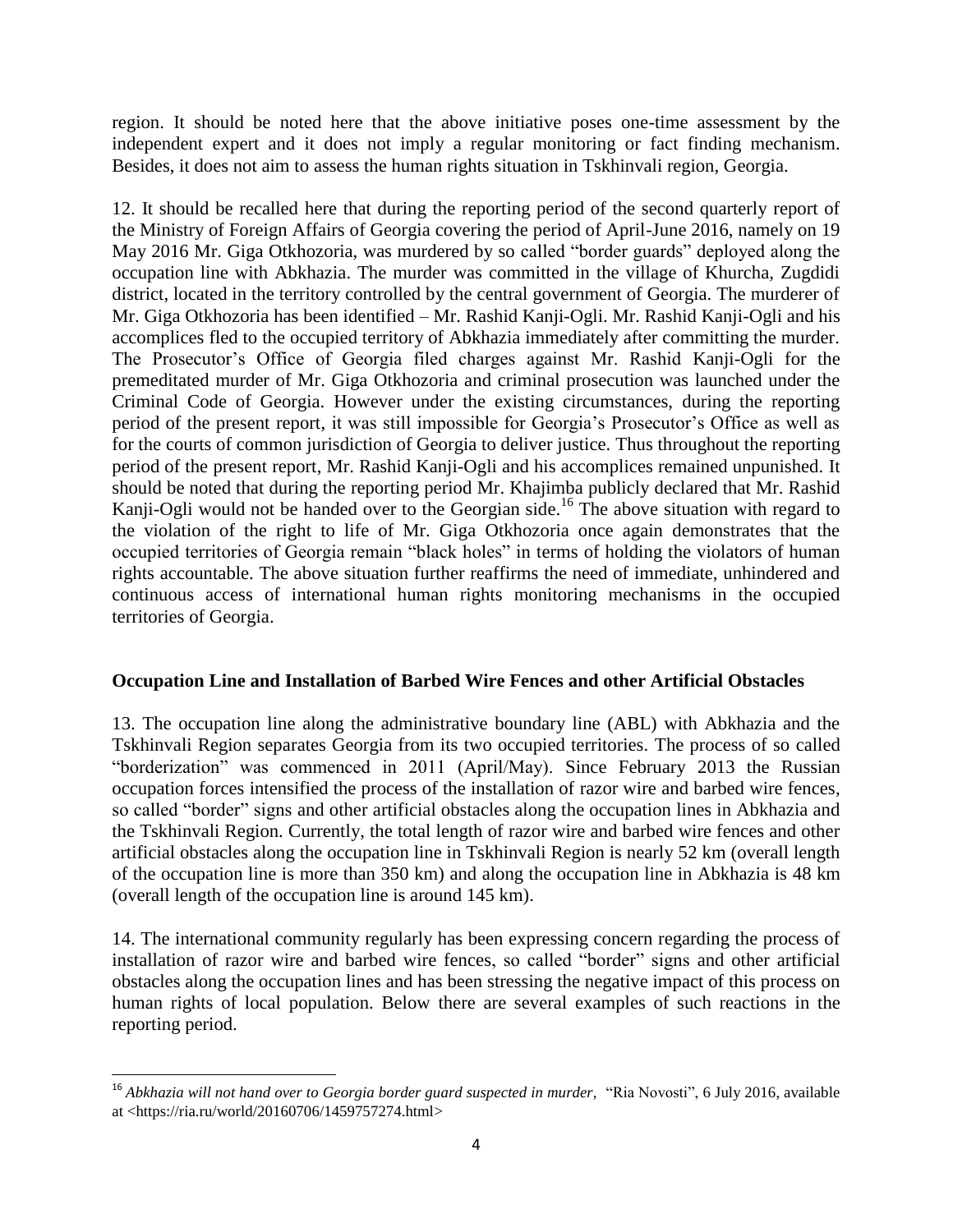15. In its "Resolution on the Conflict in Georgia", the OSCE Parliamentary Assembly deplored "the process of the installation of razor wire fences and embankments by the Russian occupation forces along the occupation line, dividing the local population and depriving them of fundamental rights and freedoms, including, but not limited to, the freedom of movement, family life, right to property, education in their native language, and other civil and economic rights."<sup>17</sup>

16. The Council of Europe, in its  $14<sup>th</sup>$  Consolidated Report on the Conflict in Georgia, covering the period between April 2016 and September 2016 and thus fully covering the reporting period of the present report, stated the following: "[s]erious human rights concerns remain in relation to the conflict divide. The "borderisation process", as well as regular incidence of detentions across the ABL have been repeatedly highlighted as the major negative patterns affecting in turn, but not limited to, the freedom of movement, the right to property and family life, the right to education in native language, as well as social and economic rights of the population on both sides of the ABL."<sup>18</sup>

17. As already mentioned, Mr Chaloka Beyani, the UN Special Rapporteur on the Human Rights of Internally Displaced Persons was not allowed to visit the occupied regions of Georgia, however he visited adjacent areas of the occupation line and stated the following in his written statement: "I regret that the razor wire fence along the administrative boundary line of the Tskhinvali region/South Ossetia, Georgia, continues to have the effect of depriving internally displaced persons and displacement affected communities of freedom of movement and creates tangible obstacles to their access to land, property and livelihoods."<sup>19</sup>

18. During the reporting period, namely on  $8<sup>th</sup>$  September 2016, the US Congress House of Representatives adopted a resolution in support of territorial integrity of Georgia.<sup>20</sup> According to the adopted resolution, "the Russian Federation is building barbed wire fences and installing, socalled "border signs" and other artificial barriers along the occupation line and depriving the people residing within the occupied regions and in the adjacent areas of their fundamental rights and freedoms, including, but not limited to the freedom of movement, family life, education in their native language, and other civil and economic rights".

#### **New so called "Laws"**

 $\overline{\phantom{a}}$ 

19. The Ministry of Foreign Affairs of Georgia once again expresses its serious concern on the adoption of new discriminatory regulations for ethnic Georgians living in the occupied regions of

<sup>&</sup>lt;sup>17</sup> *Resolution on the Conflict in Georgia*, Twenty-Fifth Annual Session of the OSCE Parliamentary Assembly, Tbilisi, Georgia, 1- 5 July 2016, pages 25-26, paragraph 9, available at <https://www.oscepa.org/documents/alldocuments/annual-sessions/2016-tbilisi/declaration-24/3371-tbilisi-declaration-eng/file>

<sup>&</sup>lt;sup>18</sup> Consolidated Report on the Conflict in Georgia, Council of Europe (April 2015 – September 2016), 2016, SG/Inf (2016) 37, paragraph 33.

<sup>&</sup>lt;sup>19</sup> United Nations expert calls for transition to needs-based approaches to address the situation of IDPs in Georgia, Statement from Special Rapporteur on the Human Rights of Internally Displaced Persons, Mr Chaloka Beyani. United Nations Human Rights Office of the High Commissioner, 6 October 2016.

<sup>&</sup>lt;sup>20</sup> Resolution in support territorial integrity of Georgia, the US Congress House of Representatives, 8 September 2016, available at <https://www.congress.gov/bill/114th-congress/house-resolution/660/text>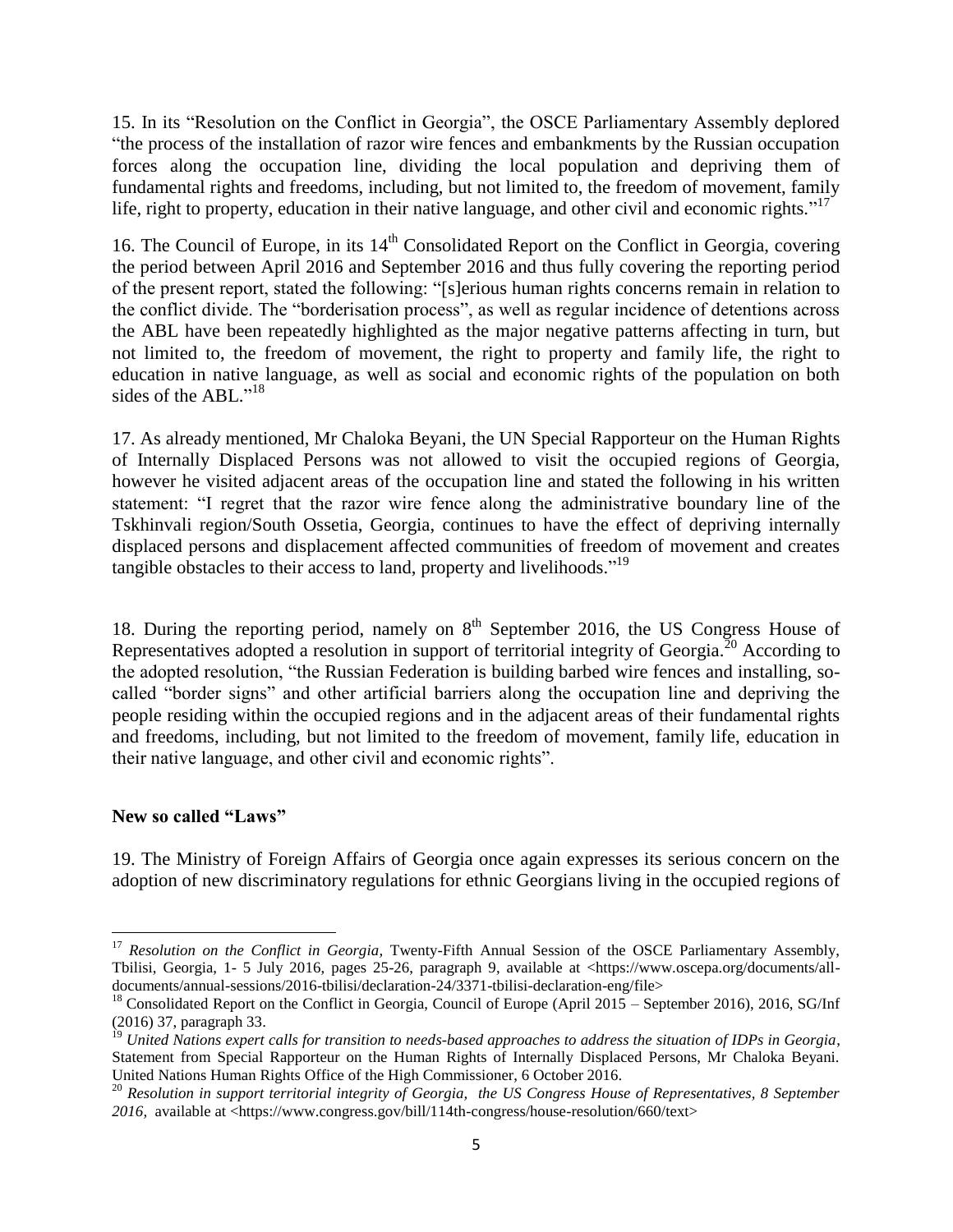Georgia. There is threat that this so called "laws" can become ground for another wave of ethnic cleansing.

20. It should be recalled here that on  $1<sup>st</sup>$  April 2016, so called "law on legal status of foreign citizens in Abkhazia" and "law on entry and exit of Abkhazia" became operational. Similar document was adopted by the Tskhinvali occupation regime, namely so called "law on legal status of foreigners in the Republic of South Ossetia". Adoption of so called "laws" in many ways target the ethnic Georgian population living in the occupied territories.

21. So called "law on legal status of foreign citizens in Abkhazia" aims to qualify ethnic Georgians, living in the region of Abkhazia, into a category of "foreign citizens" and to discriminate against them in many ways. Many ethnic Georgians living in Abkhazia, predominantly in Gali district, hold Georgian citizenship that qualifies them into the category of "foreigners" under the so called "law on legal status of foreign citizens in Abkhazia" and therefore puts limitation on their human rights including on the freedom of movement, the right to property and labour rights. Under this so called "law" ethnic Georgians holding Georgian citizenship are deprived possibility to obtain residence permits and respective restrictive clauses prepare "legal" ground for persecution of ethnic Georgian families. According to the Council of Europe, "the application of the *de facto* law in Gali appears to have been put on hold. While this could be an indication that *de facto* authorities recognise that the *de facto* law is problematic and cannot be implemented in its current form, the delegation was informed that several consecutive motions to introduce amendments have been rejected at the level of the *de facto* parliamentary committee."<sup>21</sup>

22. By the adoption of so called "law on entry and exit of Abkhazia", the decision has been made to introduce visas for states a) not recognizing so called "independence of Abkhazia" and b) not having a "bilateral agreement" of visa free travel. Under this so called "law" any person can exit Abkhazia, however only so called "citizens of Abkhazia" can enter Abkhazia without additional formalities. It should be noted that a foreign citizen or a person without citizenship can be expelled from the territory of occupied Abkhazia if that person poses a threat to defense and security or to public order. It should be emphasized that this so called "law", creates additional obstacles to representatives of international organizations leading to further isolation of the region. According to the Council of Europe, "there is also a shared perception that the operational environment has become more challenging, partially in connection to the application of new procedures and rules on access; the delegation was informed that, during the reporting period, staff of international organisations had experienced restrictions when traveling to Abkhazia and that on several occasions had been interviewed by the members of the local security services. Georgian staff from international organisations and NGOs are prevented from entering Abkhazia."<sup>22</sup> It has been further argued by the Council of Europe that "[a]mbiguity surrounds the application of the new *de facto* law on procedures of entry into and exit from Abkhazia, which requires, *inter alia,* that citizens of all countries that have not signed "a visafree agreement" with Abkhazia to obtain an "entry visa". The delegation learnt about instances

<sup>&</sup>lt;sup>21</sup> Consolidated Report on the Conflict in Georgia, Council of Europe (April 2015 – September 2016), 2016, SG/Inf (2016) 37, paragraph 46.

<sup>&</sup>lt;sup>22</sup> Consolidated Report on the Conflict in Georgia, Council of Europe (April 2015 – September 2016), 2016, SG/Inf (2016) 37, paragraph 27.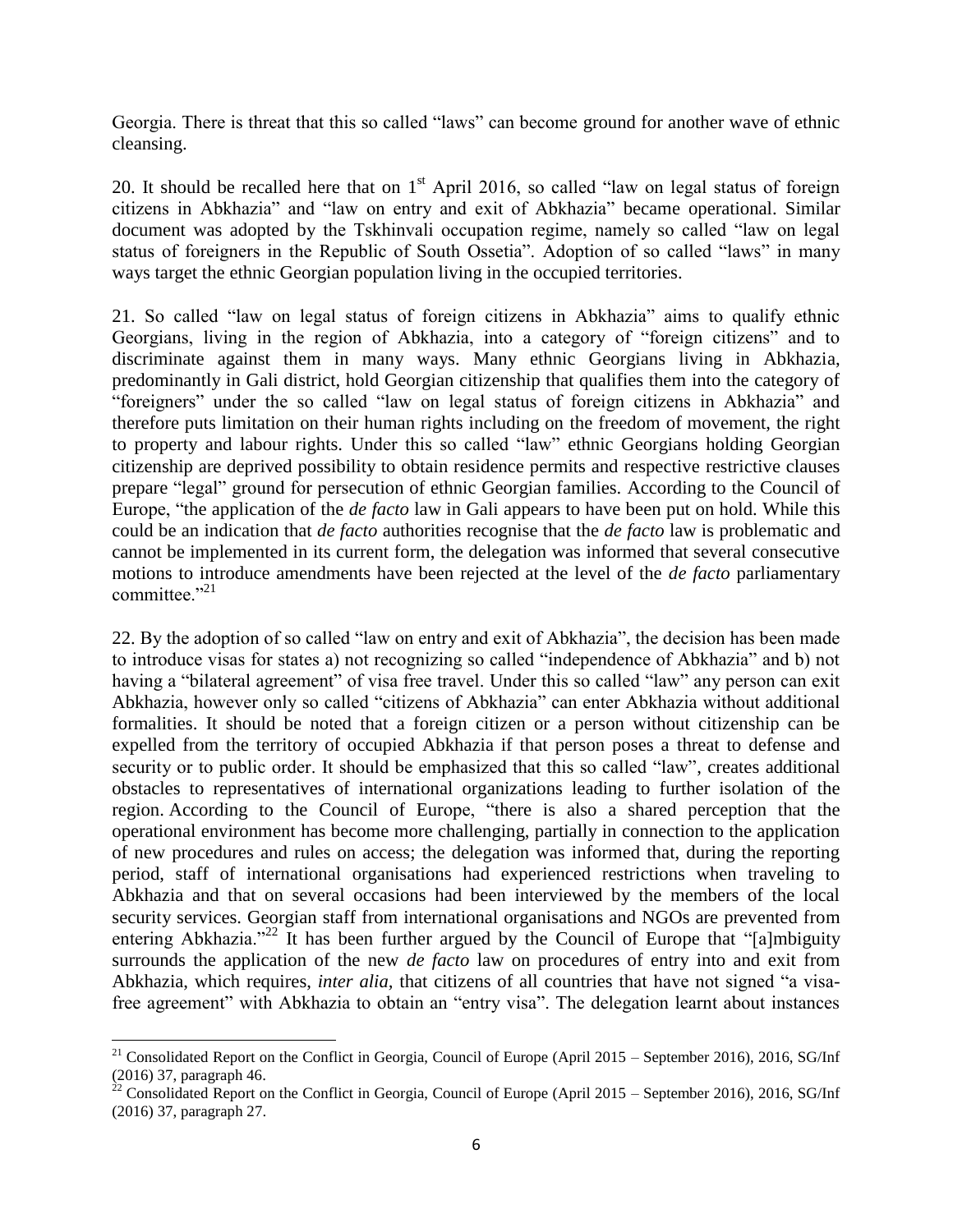when these reciprocity provisions were apparently tested in practice resulting in further complications of the crossing regime."<sup>23</sup>

#### **New Wave of so called "Passportisation"**

l

23. The adoption of the above-mentioned so called "laws" by the occupation regimes of Sokhumi and Tskhinvali is directly linked to the new illegal wave of "passportization" in the occupied territories.

24. It should be recalled here that the process of so called "passportisation" in the occupied Abkhazia implies procession and distribution of 300 thousand new documents - 250 thousand so called "passports" and 50 thousand so called "residence permits". All 300 000 documents were already processed in the Russian Federation by "Goznak" and their distribution was postponed several times.

25. The purpose of so called "passportisation" in the occupied Abkhazia is to classify the population into categories of "citizens of Abkhazia" and "foreign citizens". Those residents of Abkhazia that are not citizens of Georgia, will be eligible to obtain so called "Abkhazian passports". It should be recalled here that in 2014, so called "parliament" of the Sokhumi occupation regime adopted so called "decree" by which it annulled so called "Abkhaz passports" of around 25 000 ethnic Georgians living in Abkhazia, predominantly in Gali district.<sup>24</sup> Nowadays it has become evident that so called "Abkhaz passports" of 25 000 ethnic Georgians were cancelled in order to give to ethnic Georgians the status of "foreign citizens" that implies lots of restrictions on their human rights. On  $16<sup>th</sup>$  September 2016, so called "minister of interior" of the Sokhumi occupation regime declared that it was a right decision in 2014 to invalidate so called "Abkhaz passports" of 26 000 ethnic Georgians.<sup>25</sup> According to the Council of Europe, "the situation with the identity and residence documents of the ethnic Georgian population living in Gali (and to a lesser extent in Ochamchira and Tkvarcheli) continues to be marked by lack of clarity. It is recalled that the large majority of the local population lacks valid identity documents following the invalidation of their Abkhaz *de facto* passports, many of which were subsequently withdrawn."<sup>26</sup> According to the information disseminated on  $12<sup>th</sup>$  July 2016, so called "Prosecutor's Office" of the Sokhumi occupation regime completed investigation against former so called "Head of Gali District" and filed "criminal charges" (consisting of 150 volumes) against him in so called "court".<sup>27</sup> According to "Prosecutor's Office" of the Sokhumi occupation regime, between the years 2007 and 2014, former so called "Head of Gali District",

<sup>&</sup>lt;sup>23</sup> Consolidated Report on the Conflict in Georgia, Council of Europe (April 2015 – September 2016), 2016, SG/Inf (2016) 37, paragraph 43.

<sup>24</sup> *The Realm of the Possible - Finding ways forward in the Georgian-Abkhaz context: People in the Gal/I region,* Conciliation Resources, July 2015, pages 4 and 5, available at < http://www.c-r.org/downloads/CR\_The-Realm-ofthe-possible\_Gal-i\_43\_webEn.pdf >

<sup>25</sup> *Aslan Kobakhia: Change of passports is under a strict control*, "Abkhazinform", 16 September 2016, available at [<http://abkhazinform.com/item/4576-aslan-kobakhiya-obmen-pasportov-postavlen-pod-zhestkij-kontrol>](http://abkhazinform.com/item/4576-aslan-kobakhiya-obmen-pasportov-postavlen-pod-zhestkij-kontrol)

<sup>&</sup>lt;sup>26</sup> Consolidated Report on the Conflict in Georgia, Council of Europe (April 2015 – September 2016), 2016, SG/Inf (2016) 37, paragraph 45.

<sup>&</sup>lt;sup>27</sup> Passport case against former head of Gali district was in sent to court. "Apsnypress", 12 July 2016, available at <[http://www.apsnypress.info/news/pasportnoe-delo-v-otnoshenii-eks-glavy-galskogo-rayona-napravleno-v](http://www.apsnypress.info/news/pasportnoe-delo-v-otnoshenii-eks-glavy-galskogo-rayona-napravleno-v-sud/)[sud/](http://www.apsnypress.info/news/pasportnoe-delo-v-otnoshenii-eks-glavy-galskogo-rayona-napravleno-v-sud/)>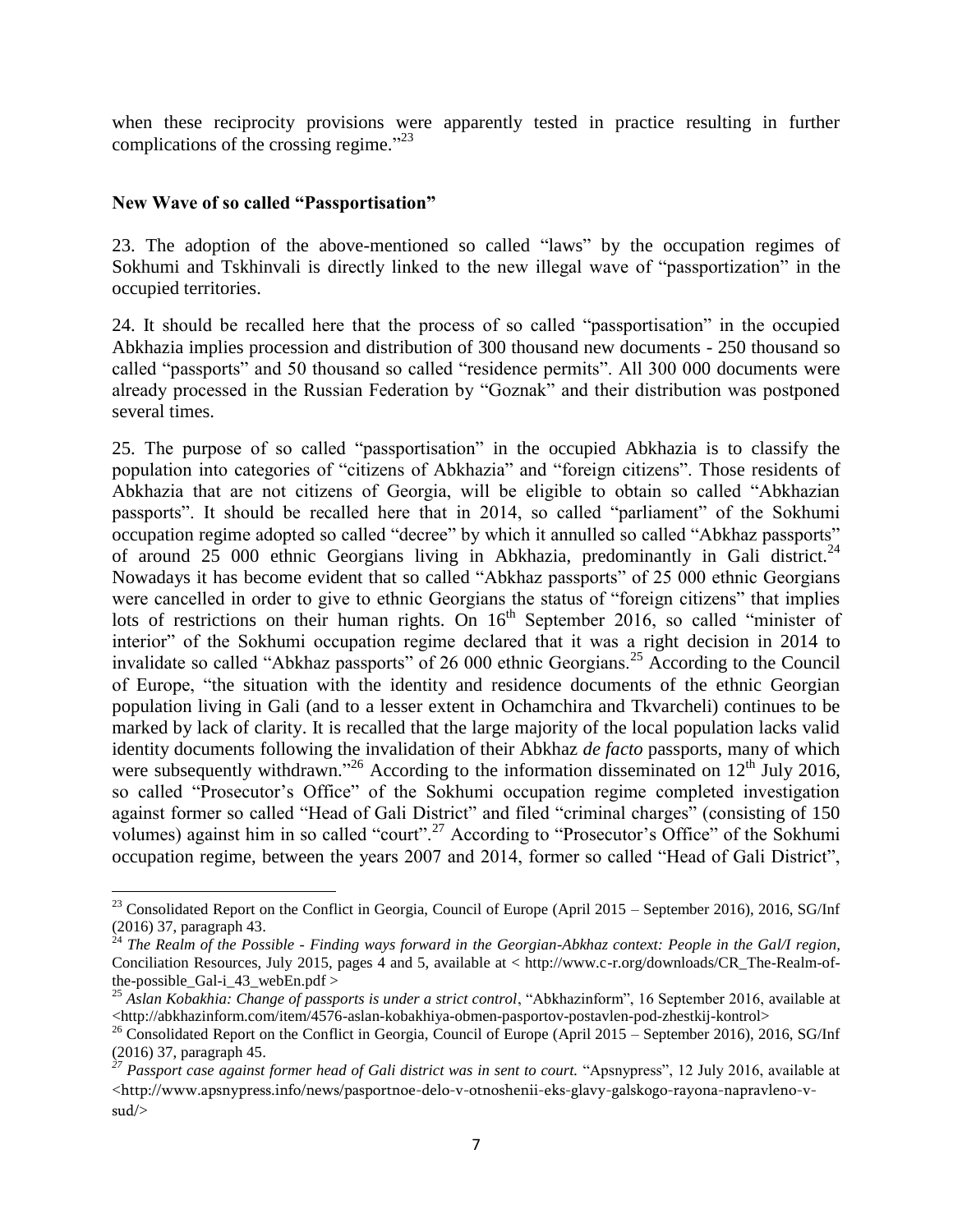improperly issued so called "Abkhaz passports" to 14 988 residents of Gali district which were holders of the Georgian citizenship.<sup>28</sup>

26. So called "minister of interior" of the Sokhumi occupation regime declared that distribution of so called "Abkhaz passports" will be under strict control in order to avoid the situation which was in the past.<sup>29</sup> It should be noted that the distribution of so called "Abkhaz passports" and so called "residence permits" did not start in Gali district.<sup>30</sup> It has been argued that 96 per cent of Gali district population has the Georgian citizenship. $31$ 

27. It should be emphasized that as part of so called "passportisation", by  $16<sup>th</sup>$  September 2016 only 330 residents of the occupied Abkhazia received new so called "Abkhazian passports".<sup>32</sup> According to so called "minister of interior" of the Sokhumi occupation regime, it is planned to complete the process of so called "passportisation" in eastern part by March 2017; there is no need to complete the whole process of so called "passportisation" by March 2017.<sup>33</sup>

28. Since the partial completion of distribution of so called "Abkhazian passports" is planned by March 2017, the real impact of so called "passportisation" on ethnic Georgians residing in the occupied Abkhazia will start to become obvious from the above date. On the other hand, the completion of the process of so called "passportisation" is undoubtedly a precondition for the factual realization of the adopted so called "laws" on legal status of foreigners and on entry and exit. Undoubtedly, this so called "passportisation" in the occupied Abkhazia and the Tskhinvali region may result in a situation where individuals, not eligible to so called new "passports" or so called new "residence permits", face more complications regarding the right to property and the freedom of movement across the occupation line. Ethnic Georgians residing in the occupied region of Abkhazia have all grounds to be concerned about such perspective; status of a "foreigner" can at least restrict their right to property and deteriorate prospects of movement across the occupation line and, in the worst case, become ground for another wave of ethnic cleansing.

*<sup>28</sup> Passport case against former head of Gali district was in sent to court.* "Apsnypress", 12 July 2016, available at <[http://www.apsnypress.info/news/pasportnoe-delo-v-otnoshenii-eks-glavy-galskogo-rayona-napravleno-v](http://www.apsnypress.info/news/pasportnoe-delo-v-otnoshenii-eks-glavy-galskogo-rayona-napravleno-v-sud/)[sud/](http://www.apsnypress.info/news/pasportnoe-delo-v-otnoshenii-eks-glavy-galskogo-rayona-napravleno-v-sud/)>

<sup>&</sup>lt;sup>29</sup> Aslan Kobakhia: Change of passports is under a strict control, "Abkhazinform", 16 September 2016, available at [<http://abkhazinform.com/item/4576-aslan-kobakhiya-obmen-pasportov-postavlen-pod-zhestkij-kontrol>](http://abkhazinform.com/item/4576-aslan-kobakhiya-obmen-pasportov-postavlen-pod-zhestkij-kontrol)

<sup>30</sup> *Timur Nadaraia: "our aim is to strengthen the district and increase the budget of the state"*, "aiaaira.com", 19 July 2016, available at the state at the state at the state at  $2016$ , available at the state at the state at  $2016$ ,

[<sup>&</sup>lt;http://aiaaira.com/news/intervyu/timur\\_nadaraya\\_nasha\\_zadacha\\_ukreplyat\\_rayon\\_i\\_uvelichivat\\_byudzhet\\_gosud](http://aiaaira.com/news/intervyu/timur_nadaraya_nasha_zadacha_ukreplyat_rayon_i_uvelichivat_byudzhet_gosudarstva/) [arstva/>](http://aiaaira.com/news/intervyu/timur_nadaraya_nasha_zadacha_ukreplyat_rayon_i_uvelichivat_byudzhet_gosudarstva/)

<sup>31</sup> *Timur Nadaraia: "our aim is to strengthen the district and increase the budget of the state"*, "aiaaira.com", 19 July 2016, available at the state at the state at the state at  $2016$ , available at the state at the state at  $2016$ ,

[<sup>&</sup>lt;http://aiaaira.com/news/intervyu/timur\\_nadaraya\\_nasha\\_zadacha\\_ukreplyat\\_rayon\\_i\\_uvelichivat\\_byudzhet\\_gosud](http://aiaaira.com/news/intervyu/timur_nadaraya_nasha_zadacha_ukreplyat_rayon_i_uvelichivat_byudzhet_gosudarstva/) [arstva/>](http://aiaaira.com/news/intervyu/timur_nadaraya_nasha_zadacha_ukreplyat_rayon_i_uvelichivat_byudzhet_gosudarstva/)

<sup>&</sup>lt;sup>32</sup> *Dzapsha: New Abkhazian Passports will be Distributed from 10<sup>th</sup> July, "Apsny", 20 June 2016, available at*  $\langle$ http://apsny.ru/news/?ID=22876>; As for occupied Tskhinvali region, in June 2015, the Tskhinvali occupation regime began accepting applications for so called "South Ossetian passports," which required individuals renounce their Georgian citizenship.

<sup>33</sup> *Minister of Interior: 330 new Abkhaz passports already distributed*, "Apsnypress", 16 September 2016, available at <<http://www.apsnypress.info/news/ministr-vd-330-novykh-abkhazskikh-pasportov-uzhe-vydano/>>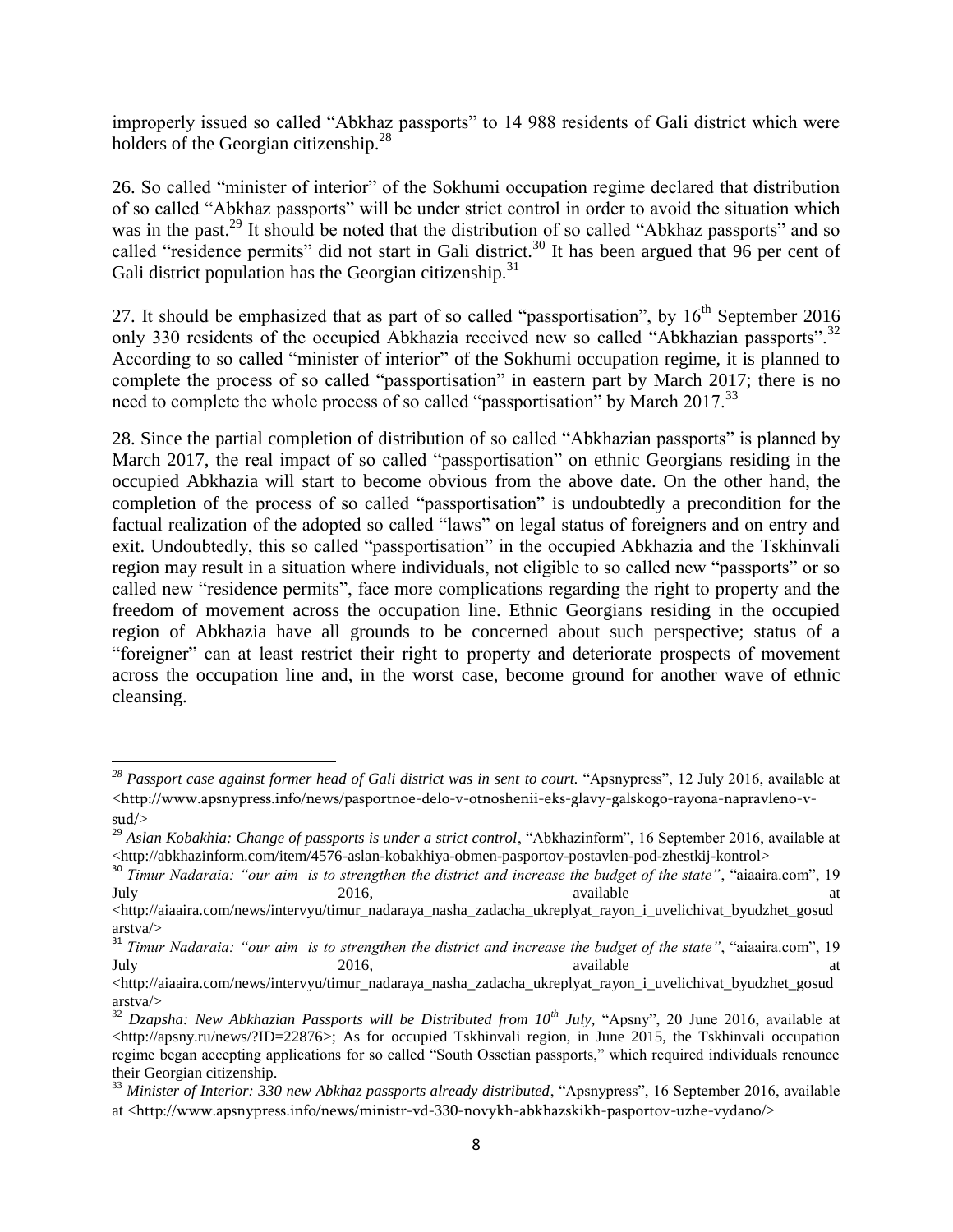29. According to the Council of Europe, "it is evident that the documentation gap is widening and the local population is becoming increasingly wary of the perpetuation of the legal status limbo. Pending a viable solution, international humanitarian actors have called upon the *de facto* authorities to urgently undertake outreach efforts and offer assurances, in order to counter any perception of uncertainty and ethnic based discrimination that in turn risk prompting new displacement."<sup>34</sup>

# **II. Freedom from Torture and Ill-treatment**

 $\overline{a}$ 

30. The practice of torture and ill-treatment in the occupied regions of Georgia remained an issue of concern during the reporting period. According to the Council of Europe, in the Abkhazian region, "[a]gainst the background of ongoing "borderisation", very serious concerns persist with respect to freedom of movement. Detentions for "illegal border crossing" or "violation of the border zone regime" continue to occur. According to the delegation's interlocutors, some 30 detentions are registered per month, although it is recognised that not all cases are reported. In this respect, the Office of the Public Defender of Georgia raised strong concerns about allegations that in some cases, those detained were subjected to physical abuse and even forced labour, deepening the sense of insecurity."<sup>35</sup> It has been further argued by the Council of Europe that in Tskhinvali Region "allegations of physical abuse during apprehension have been reported in some of the cases."<sup>36</sup> Below are only few examples.

31. On  $26<sup>th</sup>$  July 2016, in the vicinity of the village of Kirbali, Gori district, nearby of the occupation line with Tskhinvali region, the Russian FSB officers while attempting to illegally detain a local resident physically assaulted him. The beaten local resident was later transported by ambulance to the hospital in the town of Gori, the territory controlled by the central government of Georgia. $37$ 

32. On  $5<sup>th</sup>$  August 2016, after three days in detention in so called "detention centre of Tskhinvali", illegally detained resident of the village of Kveshi, Gori district was released. The released man was immediately transported to a hospital in the town of Gori due to severe physical assault he was subject in the process of detention by the Russian FSB officers. According to the doctor of the Gori hospital, health condition of the patient from the village of

 $34$  Consolidated Report on the Conflict in Georgia, Council of Europe (April 2015 – September 2016), 2016, SG/Inf (2016) 37, paragraph 48.

<sup>&</sup>lt;sup>35</sup> Consolidated Report on the Conflict in Georgia, Council of Europe (April 2015 – September 2016), 2016, SG/Inf (2016) 37, paragraph 42.

<sup>&</sup>lt;sup>36</sup> Consolidated Report on the Conflict in Georgia, Council of Europe (April 2015 – September 2016), 2016, SG/Inf (2016) 37, paragraph 57.

<sup>37</sup> *Urgent: Russian occupants have beaten a man in Gori district*, "Newpost.ge", 26 July 2016, available at [<http://www.newposts.ge/?l=G&id=115041-](http://www.newposts.ge/?l=G&id=115041-%E1%83%9D%E1%83%99%E1%83%A3%E1%83%9E%E1%83%90%E1%83%9C%E1%83%97%E1%83%94%E1%83%91%E1%83%98%2C+%E1%83%9B%E1%83%90%E1%83%9B%E1%83%90%E1%83%99%E1%83%90%E1%83%AA%E1%83%98%2C+%E1%83%AA%E1%83%94%E1%83%9B%E1%83%90)

[<sup>%</sup>E1%83%9D%E1%83%99%E1%83%A3%E1%83%9E%E1%83%90%E1%83%9C%E1%83%97%E1%83%94%](http://www.newposts.ge/?l=G&id=115041-%E1%83%9D%E1%83%99%E1%83%A3%E1%83%9E%E1%83%90%E1%83%9C%E1%83%97%E1%83%94%E1%83%91%E1%83%98%2C+%E1%83%9B%E1%83%90%E1%83%9B%E1%83%90%E1%83%99%E1%83%90%E1%83%AA%E1%83%98%2C+%E1%83%AA%E1%83%94%E1%83%9B%E1%83%90) [E1%83%91%E1%83%98%2C+%E1%83%9B%E1%83%90%E1%83%9B%E1%83%90%E1%83%99%E1%83%9](http://www.newposts.ge/?l=G&id=115041-%E1%83%9D%E1%83%99%E1%83%A3%E1%83%9E%E1%83%90%E1%83%9C%E1%83%97%E1%83%94%E1%83%91%E1%83%98%2C+%E1%83%9B%E1%83%90%E1%83%9B%E1%83%90%E1%83%99%E1%83%90%E1%83%AA%E1%83%98%2C+%E1%83%AA%E1%83%94%E1%83%9B%E1%83%90) [0%E1%83%AA%E1%83%98%2C+%E1%83%AA%E1%83%94%E1%83%9B%E1%83%90>](http://www.newposts.ge/?l=G&id=115041-%E1%83%9D%E1%83%99%E1%83%A3%E1%83%9E%E1%83%90%E1%83%9C%E1%83%97%E1%83%94%E1%83%91%E1%83%98%2C+%E1%83%9B%E1%83%90%E1%83%9B%E1%83%90%E1%83%99%E1%83%90%E1%83%AA%E1%83%98%2C+%E1%83%AA%E1%83%94%E1%83%9B%E1%83%90); *Representatives of occupying forces tried to abduct a resident of the village of Kirbali*, "Interpressnews", 27 July 2016, available at  $\langle$ http://www.interpressnews.ge/ge/konfliqtebi/390227-saokupacio-dzalebis-tsarmomadgenlebma-sofel-kirbalis[mkvidris-gataceba-scades.html?ar=A>](http://www.interpressnews.ge/ge/konfliqtebi/390227-saokupacio-dzalebis-tsarmomadgenlebma-sofel-kirbalis-mkvidris-gataceba-scades.html?ar=A)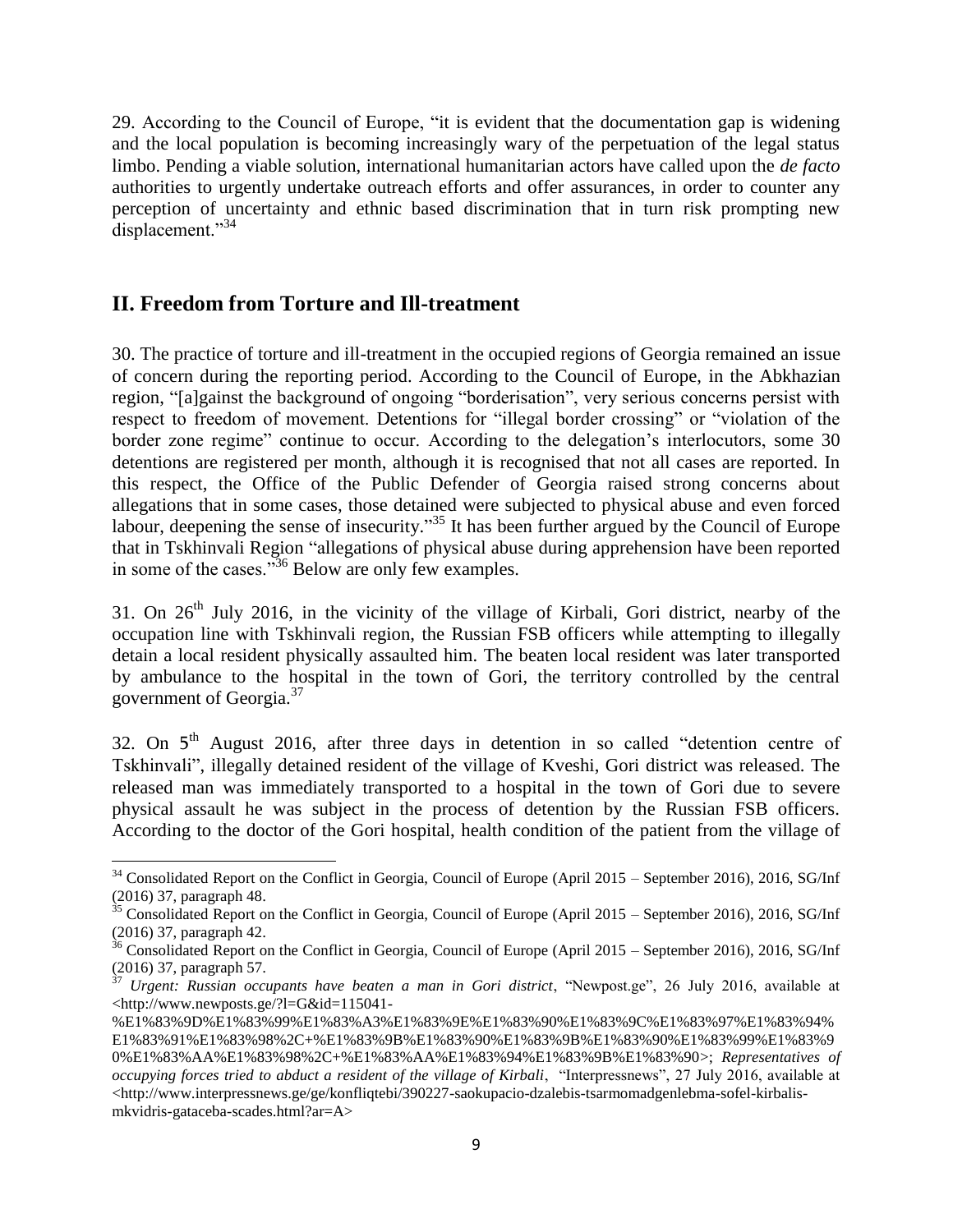Kveshi was grave when received for treatment due to brain concussion and bruises in different areas of the body. According to the victim, he was nearby his house, namely he was working in his orchard on the territory controlled by the central government of Georgia when six armed men came to him and tried to detain him. He did not obey to the orders of the Russian FSB officers that resulted in severe beating of him and in his abduction to the direction of the occupied Tskhinvali region.<sup>38</sup>

# **III. Arbitrary Detention**

33. The Russian FSB officers regularly carry out arbitrary detention for so called "illegal border crossing" along the occupation lines with Abkhazia and Tskhinvali regions.

34. According to the Council of Europe, for example, in the Tskhinvali Region "detentions for "violation of the state border" occur on a regular basis, mostly due to local residents crossing the ABL, intentionally or inadvertently to chase stray cattle, access livelihoods or visit the area, including for participating in religious and funeral services. Detention numbers remain at the same level: according to the Georgian Security Service, as of mid-September, 109 people have been detained since the start of the year. Allegations of physical abuse during apprehension have been reported in some of the cases. While in most instances those detained are released after paying a "fine" the Georgian authorities brought to the attention of the delegation the case of a Georgian national who was arrested for "illegal border crossing" in June, and latter remanded to pre-trial detention in Tskhinvali on new charges apparently in connection to the August 2008 conflict."<sup>39</sup> To be more precise with regard to the last sentence of the above observation, on 8 June 2016, Mr. Giorgi Giunashvil, citizen of Georgia was detained by the Russian FSB officers for so called "illegal border crossing" along the occupation line with Tskhinvali region. Initially, the detainee was sentenced two months of imprisonment for so called "illegal border crossing". Later, namely during the reporting period, so called "Prosecutor's Office" of the Tskhinvali occupation regime initiated "criminal case" against Mr. Giorgi Giunashvil accusing him of "causing serious damage to the health" of an unspecified resident of the Tskhinavli region in the year 2008.<sup>40</sup> The central government of Georgia consider the above accusations against Mr. Giorgi Giunashvil to be forged and absolutely ungrounded.<sup>41</sup> It is alarming that Mr. Giorgi Giunashvil remained in illegal detention throughout the reporting period.

l <sup>38</sup> *Released detainee from the Tskhinvali detention centre is beaten*, "Interpressnews", 7 August 2016, available at  $\langle$ http://www.interpressnews.ge/ge/konfligtebi/391659-ckhinvalis-izolatoridan-gathavisuflebuli-alegsandre-

[sheverdashvili-nacemia.html?ar=A>](http://www.interpressnews.ge/ge/konfliqtebi/391659-ckhinvalis-izolatoridan-gathavisuflebuli-aleqsandre-sheverdashvili-nacemia.html?ar=A); *Georgian citizen released from the Tskhinvali detention centre is beaten*, "GHN", 7 August 2016, available at [<http://ghn.ge/com/news/view/157519>](http://ghn.ge/com/news/view/157519)

<sup>&</sup>lt;sup>39</sup> Consolidated Report on the Conflict in Georgia, Council of Europe (April 2015 – September 2016), 2016, SG/Inf (2016) 37, paragraphs 57-58.

<sup>40</sup> *IPRM Meeting held in Ergneti*, State Security Service of Georgia, 19 July 2016, available at  $\lt$ http://ssg.gov.ge/en/news/152/IPRM-Meeting-Held-in-Ergneti>; 10 *issues discussed in the framework of Incident Prevention and Reaction Mechanism (IPRM),* "Kvira.ge", 19 July 2016, available at [<http://kvira.ge/%E1%83%98%E1%83%9C%E1%83%AA%E1%83%98%E1%83%93%E1%83%94%E1%83%9C](http://kvira.ge/%E1%83%98%E1%83%9C%E1%83%AA%E1%83%98%E1%83%93%E1%83%94%E1%83%9C%E1%83%A2%E1%83%94%E1%83%91%E1%83%98%E1%83%A1-%E1%83%9E%E1%83%A0%E1%83%94%E1%83%95%E1%83%94%E1%83%9C%E1%83%AA%E1%83%98%E1%83%98-4/) [%E1%83%A2%E1%83%94%E1%83%91%E1%83%98%E1%83%A1-](http://kvira.ge/%E1%83%98%E1%83%9C%E1%83%AA%E1%83%98%E1%83%93%E1%83%94%E1%83%9C%E1%83%A2%E1%83%94%E1%83%91%E1%83%98%E1%83%A1-%E1%83%9E%E1%83%A0%E1%83%94%E1%83%95%E1%83%94%E1%83%9C%E1%83%AA%E1%83%98%E1%83%98-4/)

[<sup>%</sup>E1%83%9E%E1%83%A0%E1%83%94%E1%83%95%E1%83%94%E1%83%9C%E1%83%AA%E1%83%98%](http://kvira.ge/%E1%83%98%E1%83%9C%E1%83%AA%E1%83%98%E1%83%93%E1%83%94%E1%83%9C%E1%83%A2%E1%83%94%E1%83%91%E1%83%98%E1%83%A1-%E1%83%9E%E1%83%A0%E1%83%94%E1%83%95%E1%83%94%E1%83%9C%E1%83%AA%E1%83%98%E1%83%98-4/) [E1%83%98-4/>](http://kvira.ge/%E1%83%98%E1%83%9C%E1%83%AA%E1%83%98%E1%83%93%E1%83%94%E1%83%9C%E1%83%A2%E1%83%94%E1%83%91%E1%83%98%E1%83%A1-%E1%83%9E%E1%83%A0%E1%83%94%E1%83%95%E1%83%94%E1%83%9C%E1%83%AA%E1%83%98%E1%83%98-4/)

<sup>41</sup> *10 issues discussed in the framework of Incident Prevention and Reaction Mechanism (IPRM),* "Kvira.ge", 19 July 2016, available at the state at the state at the state at a state at a state at  $2016$ , available at a state at a state at a state at a state at a state at a state at a state at a state at a state at a state at  $2016$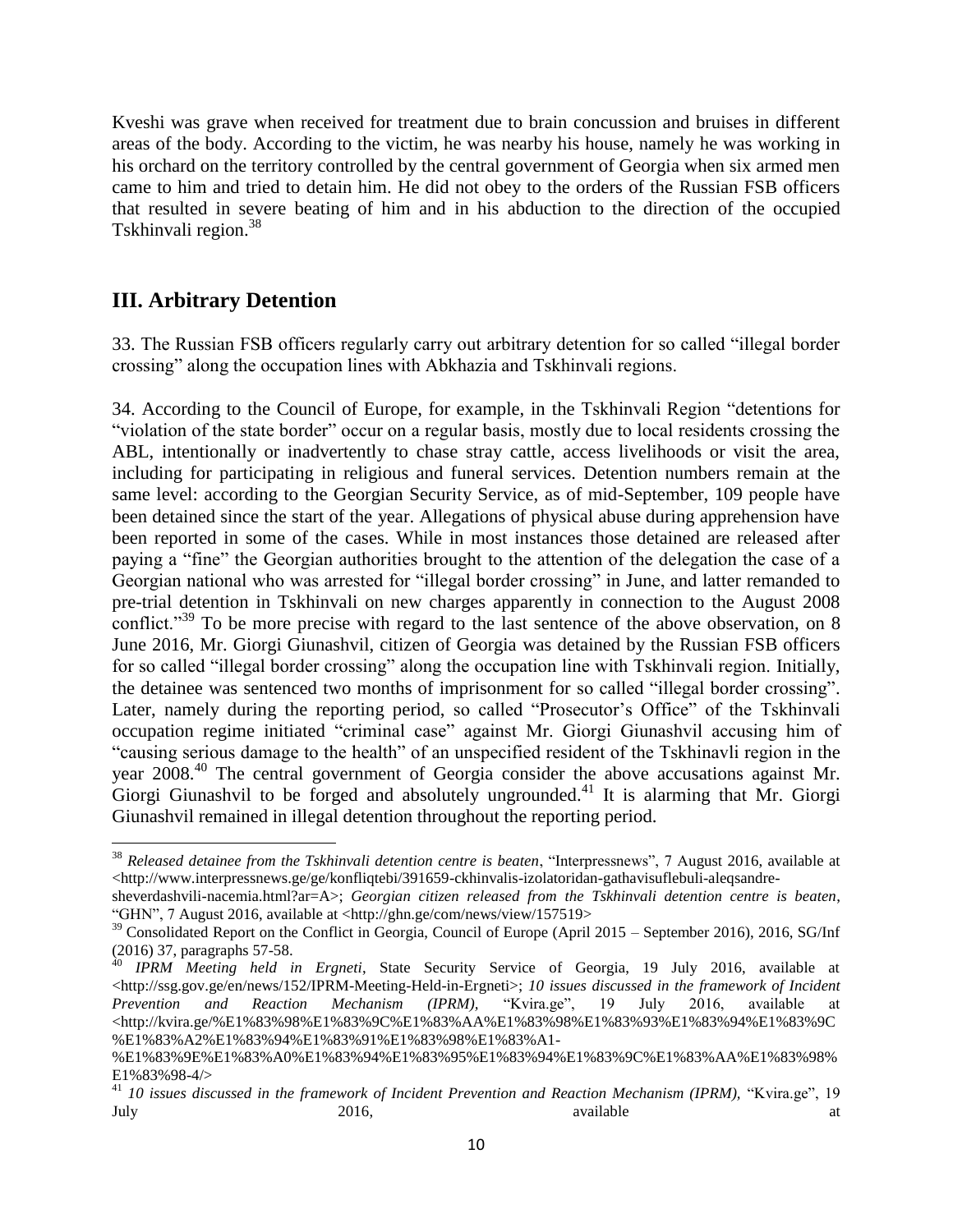35. During the reporting period numerous cases were reported on arbitrary detention in the occupied regions of Georgia. Below are only few examples.

36. On 13 August 2016, the Russian FSB officers crossed the occupation line with Abkhazia and detained two citizens of Georgia in the village of Rukhi. Both detainees were abducted to so called "Gali detention centre" on the territory of the occupied Abkhazia. Two citizens of Georgia did not cross the occupation line, but they were swimming in the river when they were illegally detained. The Russian FSB officers even fired a warning shot in the air in order to carry out detention.<sup>42</sup>

37. On 4<sup>th</sup> September 2016, a resident of the village of Zardiantkari, Gori district, was detained by the Russian FSB officers for so called "illegal border crossing" along the occupation line with Tskhinvali region. The villager crossed the occupation line in order to attend funeral ceremony in the village of Khelchuashi in the occupied Tskhinvali region. The detainee was transported to so called "detention centre of Tskhinvali".<sup>43</sup>

38. On  $11<sup>th</sup>$  September 2016, a resident of the village of Koshka, Gori district, was detained by the Russian FSB officers for so called "illegal border crossing". The resident of the village of Koshka was nearby the village for cattle grazing, however he did not cross the occupation line. The Russian FSB officers entered into the territory controlled by the central government of Georgia and abducted him to the occupied Tskhivali region.<sup>44</sup>

39. On 12<sup>th</sup> September 2016, three residents of Khashuri were detained by the Russian FSB officers for so called "illegal border crossing". These three people were in Tcheratkhevi gorge forest when they were detained by the Russian FSB officers, thus they did not cross the occupation line. All three people were abducted to the occupied Tskhinvali region.<sup>45</sup>

l

<sup>44</sup> *Russian occupants abducted a resident of the village of Koshka, Gori district,* "Newpost.ge", 11 September 2016, available at  $\langle$ http://www.newposts.ge/?l=G&id=118753at  $<$ http://www.newposts.ge/?l=G&id=118753-%E1%83%9D%E1%83%99%E1%83%A3%E1%83%9E%E1%83%90%E1%83%9C%E1%83%A2%E1%83%94%

[<sup>&</sup>lt;http://kvira.ge/%E1%83%98%E1%83%9C%E1%83%AA%E1%83%98%E1%83%93%E1%83%94%E1%83%9C](http://kvira.ge/%E1%83%98%E1%83%9C%E1%83%AA%E1%83%98%E1%83%93%E1%83%94%E1%83%9C%E1%83%A2%E1%83%94%E1%83%91%E1%83%98%E1%83%A1-%E1%83%9E%E1%83%A0%E1%83%94%E1%83%95%E1%83%94%E1%83%9C%E1%83%AA%E1%83%98%E1%83%98-4/) [%E1%83%A2%E1%83%94%E1%83%91%E1%83%98%E1%83%A1-](http://kvira.ge/%E1%83%98%E1%83%9C%E1%83%AA%E1%83%98%E1%83%93%E1%83%94%E1%83%9C%E1%83%A2%E1%83%94%E1%83%91%E1%83%98%E1%83%A1-%E1%83%9E%E1%83%A0%E1%83%94%E1%83%95%E1%83%94%E1%83%9C%E1%83%AA%E1%83%98%E1%83%98-4/)

[<sup>%</sup>E1%83%9E%E1%83%A0%E1%83%94%E1%83%95%E1%83%94%E1%83%9C%E1%83%AA%E1%83%98%](http://kvira.ge/%E1%83%98%E1%83%9C%E1%83%AA%E1%83%98%E1%83%93%E1%83%94%E1%83%9C%E1%83%A2%E1%83%94%E1%83%91%E1%83%98%E1%83%A1-%E1%83%9E%E1%83%A0%E1%83%94%E1%83%95%E1%83%94%E1%83%9C%E1%83%AA%E1%83%98%E1%83%98-4/) [E1%83%98-4/>](http://kvira.ge/%E1%83%98%E1%83%9C%E1%83%AA%E1%83%98%E1%83%93%E1%83%94%E1%83%9C%E1%83%A2%E1%83%94%E1%83%91%E1%83%98%E1%83%A1-%E1%83%9E%E1%83%A0%E1%83%94%E1%83%95%E1%83%94%E1%83%9C%E1%83%AA%E1%83%98%E1%83%98-4/)

<sup>42</sup> *Urgent: Occupants abducted 2 citizens of Georgia from the village of Rukhi,* "Newpost.ge", 13 August 2016, available at  $\langle \text{http://www.newposts.ge/?l=G&id=116398-} \rangle$ %E1%83%92%E1%83%90%20%E1%83%A2%E1%83%90%E1%83%AA%E1%83%94%E1%83%91%E1%83% 90,%20%E1%83%A0%E1%83%A3%E1%83%AE%E1%83%98>

<sup>43</sup> *Representatives of the occupation regime detained man in the village of Khelchuashi during the funeral ceremony,* "Newpost.ge", 9 September 2016, available at < http://www.newposts.ge/?l=G&id=118016- %E1%83%A1%E1%83%90%E1%83%9D%E1%83%99%E1%83%A3%E1%83%9E%E1%83%90%E1%83%AA %E1%83%98%E1%83%9D,%20%E1%83%A0%E1%83%94%E1%83%9F%E1%83%98%E1%83%9B%E1%83% 98,%20%E1%83%93%E1%83%90%E1%83%90%E1%83%99%E1%83%90%E1%83%95%E1%83%94%E1>

E1%83%91%E1%83%98,%20%E1%83%92%E1%83%90%E1%83%A2%E1%83%90%E1%83%AA%E1%83%94 %E1%83%91%E1%83%90,%20%E1%83%A0%E1%83%A3%E1%83%A1%E1%83%94%E1%83%91%E1%83% 98>

<sup>45</sup> *Another abduction from the Georgian controlled territory: 3 Georgians are in captivity of occupants,*  "Newpost.ge", 12 September 2016, available at <http://www.newposts.ge/?l=G&id=118814>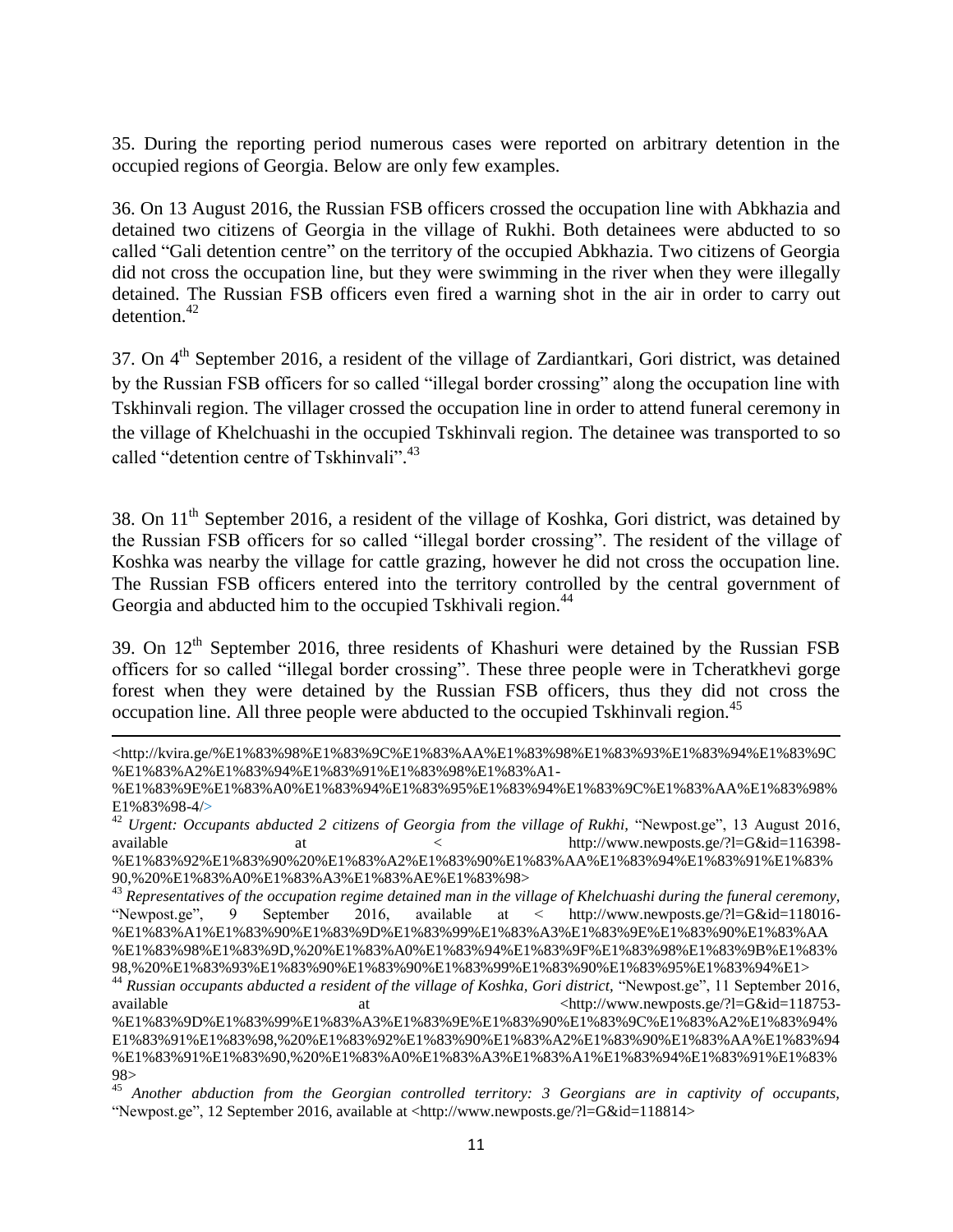40. On 16th September 2016, a 17-year-old resident of the village of Upper Sobisi, Gori district was detained in the village of Bershueti, Gori district by the Russian FSB officers for so called "illegal border crossing". The resident of the village of Upper Sobisi, Gori district did not cross the occupation line with Tskhinvali region; he was visiting church in the village of Bershueti when he was detained and abducted to the occupied Tskhinvali region.<sup>46</sup>

### **IV. Freedom of Movement**

 $\overline{\phantom{a}}$ 

41. Restrictions on freedom of movement remains an issue of concern that has been attested by the various sources made available in the reporting period.

42. Mr Chaloka Beyani, the UN Special Rapporteur on the Human Rights of Internally Displaced Persons stated the following in his written statement: "I regret that the razor wire fence along the administrative boundary line of the Tskhinvali region/South Ossetia, Georgia, continues to have the effect of depriving internally displaced persons and displacement affected communities of freedom of movement  $\ldots$  ...  $^{347}$  In the same written statement we read that Mr Chaloka Beyani met with IDPs returned at Khurcha and Inguri crossing points and that they shared "their experience and most pressing concerns, including the lack of access to documentation affecting many, which has an extremely negative impact on their freedom of movement . . . ".<sup>48</sup> According to Special Rapporteur, in the Abkhazian region "other major concerns he highlighted related to detention for "illegal" crossings of the dividing line, the closure of two crossing points over the past few months the risk that more will be closed in the near future."<sup>49</sup>

43. According to the Council of Europe, in the Abkhazian region "as of May [2016], two crossing points in Lekukhona and Tagiloni were closed down. Currently four crossing points continue to function. However, the *de facto* authorities appear intent on closing down two of them, once the relevant infrastructure has been rehabilitated." <sup>50</sup> It has been argued that in the Abkhazian region "the "borderisation" process and the related constraints of freedom of movement exacerbate the conflict divide, contribute to isolation of communities and affect in multiple negative ways the human rights of the local population, in particular in Gali. The process has continued to draw strong criticism from the Georgian government as well as various

<sup>46</sup> *A minor person was abducted from Gori district*, "Newpost.ge", 16 September 2016, available at <http://www.newposts.ge/?l=G&id=119365>

<sup>47</sup> *United Nations expert calls for transition to needs-based approaches to address the situation of IDPs in Georgia*, Statement from Special Rapporteur on the Human Rights of Internally Displaced Persons, Mr Chaloka Beyani. United Nations Human Rights Office of the High Commissioner, 6 October 2016.

<sup>48</sup> *United Nations expert calls for transition to needs-based approaches to address the situation of IDPs in Georgia*, Statement from Special Rapporteur on the Human Rights of Internally Displaced Persons, Mr Chaloka Beyani. United Nations Human Rights Office of the High Commissioner, 6 October 2016.

<sup>49</sup> *United Nations expert calls for transition to needs-based approaches to address the situation of IDPs in Georgia*, Statement from Special Rapporteur on the Human Rights of Internally Displaced Persons, Mr Chaloka Beyani. United Nations Human Rights Office of the High Commissioner, 6 October 2016.

<sup>50</sup> Consolidated Report on the Conflict in Georgia, Council of Europe (April 2015 – September 2016), 2016, SG/Inf (2016) 37, paragraph 41.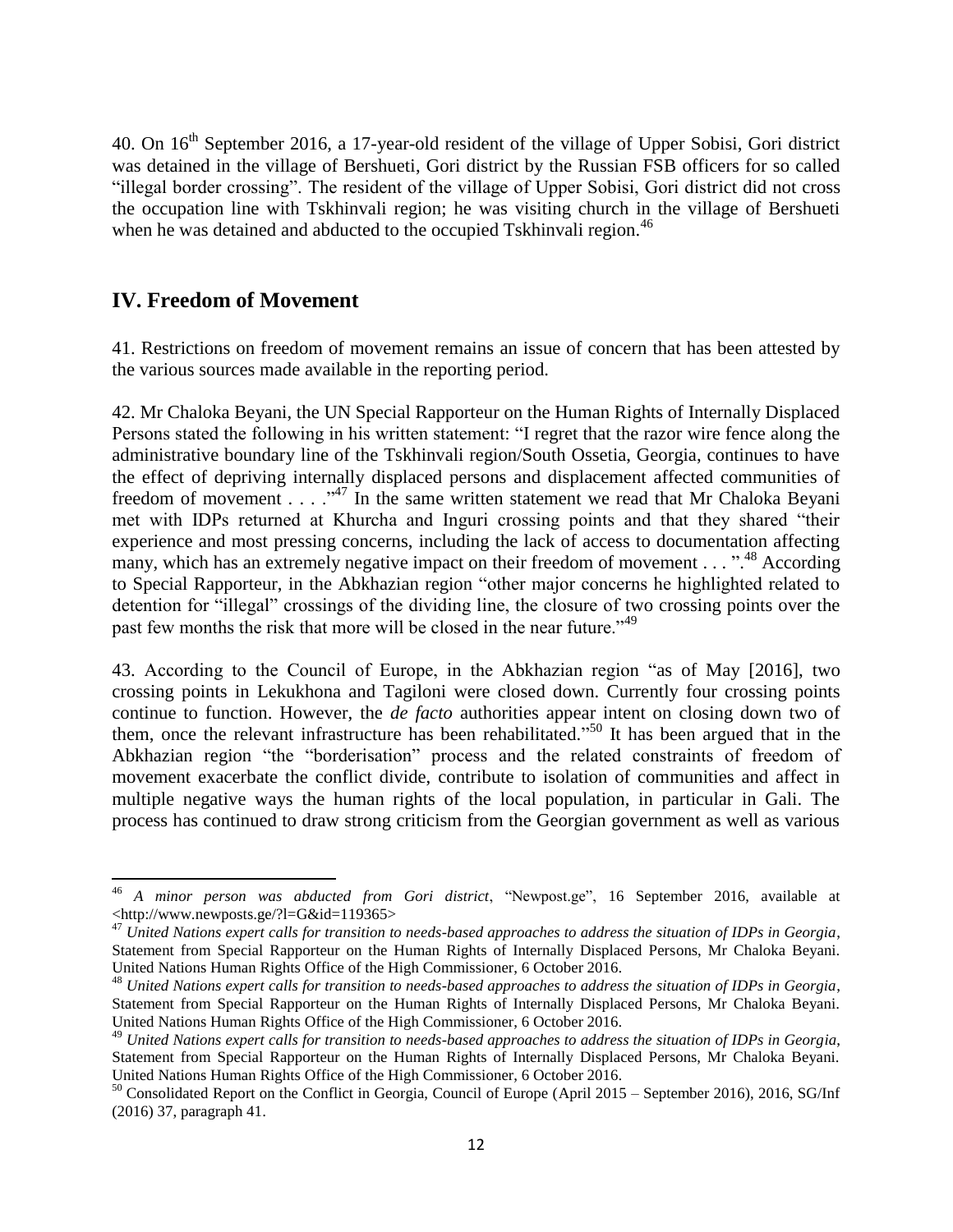international bodies and governments. International humanitarian actors have continued to advise strongly against such restrictions, including the closure of additional crossing points."<sup>51</sup>

44. It should be noted that during the reporting period Mr. Khajimba declared that only one crossing point will remain over the River Enguri, all others will be closed down.<sup>52</sup> According to residents of adjacent territories to Zugdidi and Gali districts, control imposed on their movement is already tightened due to the activities of the Russian FSB officers: "what to do? how to live when we even cannot move normally? Where to get food products?" - these are question posed by them. $53$ 

45. It should be emphasized that on  $4<sup>th</sup>$  July 2016, Mr. Tibilov publicly declared that so called "border" with Georgia in the future would be even more tightened with the assistance of the Russian Federation.<sup>54</sup> According to the Council of Europe, "as reported to the delegation, as of next year, the *de facto* authorities plan to start issuing new registration/crossing permissions *(propusks)* for the ethnic Georgian residents of Akhalgori, the majority of whom have an IDP status and reside in territory controlled by the Georgian central government. The measure is reportedly related to the expiration of previously issued documents, even though it seems that *de facto* authorities continue to allow their use. In this respect, some humanitarian actors expressed caution about the fact that the number of those who receive documentation tends to decrease with each new turn. It is estimated that lack of regular documentation hampers the free movement of some 5000 persons from the Akhalgori district."<sup>55</sup>

46. According to the information disseminated on  $15<sup>th</sup>$  July 2016, residents of so called "border" zone" villages of Znauri district located in the territory of the occupied Tskhinvali region, wrote letters to so called "president", "parliament" and "government" of the Tskhinvali occupation regime and demanded removal of checkpoints from their villages. According to the demands of the local residents, existing checkpoints violate their freedom of movement. They argue that these checkpoints and regular control hinder free movement of local residents across their villages which are located around six kilometers away from the occupation line. Local residents complain that the daily life and communication is hard in so called "border zones" located

<sup>&</sup>lt;sup>51</sup> Consolidated Report on the Conflict in Georgia, Council of Europe (April 2015 – September 2016), 2016, SG/Inf (2016) 37, paragraph 44.

<sup>52</sup> *Khajimba has confirmed: the Abkhaz side will keep only one crossing point over Enguri,* "Accent.com", 6 July 2016, available at  $\frac{\text{at}}{\text{at}}$  at  $\frac{\text{at}}{\text{at}}$  and  $\frac{\text{at}}{\text{at}}$  at  $\frac{\text{at}}{\text{at}}$  and  $\frac{\text{at}}{\text{at}}$  and  $\frac{\text{at}}{\text{at}}$  and  $\frac{\text{at}}{\text{at}}$  and  $\frac{\text{at}}{\text{at}}$  and  $\frac{\text{at}}{\text{at}}$  and  $\frac{\text{at}}{\text{at}}$  and  $\frac{\text{at}}{\text{at}}$ 

[<sup>%</sup>E1%83%AE%E1%83%90%E1%83%AF%E1%83%98%E1%83%9B%E1%83%91%E1%83%90%E1%83%9B-](http://accent.com.ge/ge/news/details/18400-%E1%83%AE%E1%83%90%E1%83%AF%E1%83%98%E1%83%9B%E1%83%91%E1%83%90%E1%83%9B-%E1%83%93%E1%83%90%E1%83%90%E1%83%93%E1%83%90%E1%83%A1%E1%83%A2%E1%83%A3%E1%83%A0%E1%83%90-%E1%83%90%E1%83%A4%E1%83%AE%E1%83%90%E1%83%96%E1%25) [%E1%83%93%E1%83%90%E1%83%90%E1%83%93%E1%83%90%E1%83%A1%E1%83%A2%E1%83%A3%](http://accent.com.ge/ge/news/details/18400-%E1%83%AE%E1%83%90%E1%83%AF%E1%83%98%E1%83%9B%E1%83%91%E1%83%90%E1%83%9B-%E1%83%93%E1%83%90%E1%83%90%E1%83%93%E1%83%90%E1%83%A1%E1%83%A2%E1%83%A3%E1%83%A0%E1%83%90-%E1%83%90%E1%83%A4%E1%83%AE%E1%83%90%E1%83%96%E1%25) [E1%83%A0%E1%83%90-%E1%83%90%E1%83%A4%E1%83%AE%E1%83%90%E1%83%96%E1%](http://accent.com.ge/ge/news/details/18400-%E1%83%AE%E1%83%90%E1%83%AF%E1%83%98%E1%83%9B%E1%83%91%E1%83%90%E1%83%9B-%E1%83%93%E1%83%90%E1%83%90%E1%83%93%E1%83%90%E1%83%A1%E1%83%A2%E1%83%A3%E1%83%A0%E1%83%90-%E1%83%90%E1%83%A4%E1%83%AE%E1%83%90%E1%83%96%E1%25) >

<sup>53</sup> *Khajimba has confirmed: the Abkhaz side will keep only one crossing point over Enguri,* "Accent.com", 6 July 2016, available at the strategy and the settler  $\langle \text{http://account.com.ge/ge/news/details/18400-100}\rangle$ [%E1%83%AE%E1%83%90%E1%83%AF%E1%83%98%E1%83%9B%E1%83%91%E1%83%90%E1%83%9B-](http://accent.com.ge/ge/news/details/18400-%E1%83%AE%E1%83%90%E1%83%AF%E1%83%98%E1%83%9B%E1%83%91%E1%83%90%E1%83%9B-%E1%83%93%E1%83%90%E1%83%90%E1%83%93%E1%83%90%E1%83%A1%E1%83%A2%E1%83%A3%E1%83%A0%E1%83%90-%E1%83%90%E1%83%A4%E1%83%AE%E1%83%90%E1%83%96%E1%25)

[<sup>%</sup>E1%83%93%E1%83%90%E1%83%90%E1%83%93%E1%83%90%E1%83%A1%E1%83%A2%E1%83%A3%](http://accent.com.ge/ge/news/details/18400-%E1%83%AE%E1%83%90%E1%83%AF%E1%83%98%E1%83%9B%E1%83%91%E1%83%90%E1%83%9B-%E1%83%93%E1%83%90%E1%83%90%E1%83%93%E1%83%90%E1%83%A1%E1%83%A2%E1%83%A3%E1%83%A0%E1%83%90-%E1%83%90%E1%83%A4%E1%83%AE%E1%83%90%E1%83%96%E1%25) [E1%83%A0%E1%83%90-%E1%83%90%E1%83%A4%E1%83%AE%E1%83%90%E1%83%96%E1%](http://accent.com.ge/ge/news/details/18400-%E1%83%AE%E1%83%90%E1%83%AF%E1%83%98%E1%83%9B%E1%83%91%E1%83%90%E1%83%9B-%E1%83%93%E1%83%90%E1%83%90%E1%83%93%E1%83%90%E1%83%A1%E1%83%A2%E1%83%A3%E1%83%A0%E1%83%90-%E1%83%90%E1%83%A4%E1%83%AE%E1%83%90%E1%83%96%E1%25) >

<sup>54</sup> *Tibilov plans to more seriously tighten so called border with Georgia*, "Kvira.ge", 4 July 2016, available at [<http://kvira.ge/%E1%83%97%E1%83%98%E1%83%91%E1%83%98%E1%83%9A%E1%83%9D%E1%83%95](http://kvira.ge/%E1%83%97%E1%83%98%E1%83%91%E1%83%98%E1%83%9A%E1%83%9D%E1%83%95%E1%83%98-%E1%83%A1%E1%83%90%E1%83%A5%E1%83%90%E1%83%A0%E1%83%97%E1%83%95%E1%83%94%E1%83%9A%E1%83%9D%E1%83%A1%E1%83%97%E1%83%90-2/) [%E1%83%98-](http://kvira.ge/%E1%83%97%E1%83%98%E1%83%91%E1%83%98%E1%83%9A%E1%83%9D%E1%83%95%E1%83%98-%E1%83%A1%E1%83%90%E1%83%A5%E1%83%90%E1%83%A0%E1%83%97%E1%83%95%E1%83%94%E1%83%9A%E1%83%9D%E1%83%A1%E1%83%97%E1%83%90-2/)

[<sup>%</sup>E1%83%A1%E1%83%90%E1%83%A5%E1%83%90%E1%83%A0%E1%83%97%E1%83%95%E1%83%94%](http://kvira.ge/%E1%83%97%E1%83%98%E1%83%91%E1%83%98%E1%83%9A%E1%83%9D%E1%83%95%E1%83%98-%E1%83%A1%E1%83%90%E1%83%A5%E1%83%90%E1%83%A0%E1%83%97%E1%83%95%E1%83%94%E1%83%9A%E1%83%9D%E1%83%A1%E1%83%97%E1%83%90-2/) [E1%83%9A%E1%83%9D%E1%83%A1%E1%83%97%E1%83%90-2/>](http://kvira.ge/%E1%83%97%E1%83%98%E1%83%91%E1%83%98%E1%83%9A%E1%83%9D%E1%83%95%E1%83%98-%E1%83%A1%E1%83%90%E1%83%A5%E1%83%90%E1%83%A0%E1%83%97%E1%83%95%E1%83%94%E1%83%9A%E1%83%9D%E1%83%A1%E1%83%97%E1%83%90-2/)

<sup>55</sup> Consolidated Report on the Conflict in Georgia, Council of Europe (April 2015 – September 2016), 2016, SG/Inf (2016) 37, paragraph 59.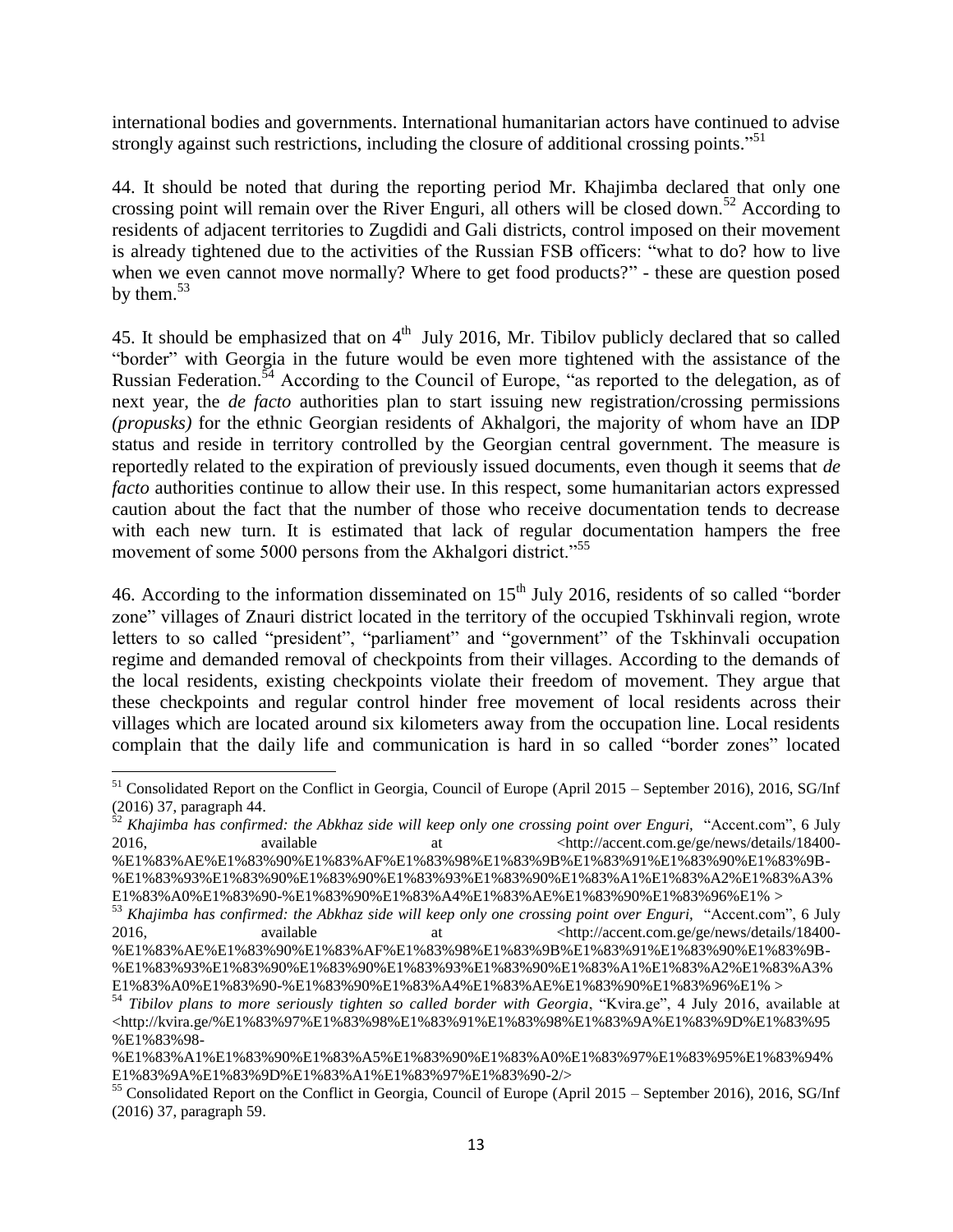nearby the occupation line.<sup>56</sup> It should be noted that in 2012 decision was made in the occupied Tskhinvali region to introduce "border zone" in the adjacent areas of the occupation line. So called "border zone" implies particular restrictions of freedom of movement and there is a need to have special "permit" issued by so called "Border Security Service of South Ossetia" in order to enter this "border zone".<sup>57</sup>

# **V. Right to Property**

47. During the reporting period, violations of the right to property in the occupied regions of Georgia remained the issue of concern for the international community. It should be emphasized that in "Resolution on the Conflict in Georgia", the OSCE Parliamentary Assembly expressed "concern about the humanitarian situation of the internally displaced persons and refugees, continuously being deprived of the right to voluntary, safe, dignified, and unhindered return to their places of origin, as well as the right to property".<sup>58</sup> Mr Chaloka Beyani, the UN Special Rapporteur on the Human Rights of Internally Displaced Persons stated the following in his written statement: "I regret that the razor wire fence along the administrative boundary line of the Tskhinvali region/South Ossetia, Georgia, . . . creates tangible obstacles to their access to land, property and livelihoods".<sup>59</sup>

48. According to the Council of Europe, its "delegation received information about new "borderisation" activities along the ABL with South Ossetia. While ABL fencing has been ceased, the installation of "border signposts" (some 200 so far) seem increasingly problematic. Their appearance at several locations during the period under review continued to lead to effective loss of access to property and livelihood as well as detention of the local population. The delegation's attention was drawn to a case from August 2016 where tensions heightened after Georgian farmers were not allowed to harvest their crops and due to the installation of a new signpost in the Gduleti area."<sup>60</sup>

49. On 23<sup>rd</sup> August 2016, the Russian FSB officers, deployed in the Tskhinvali region, entered the vicinity of the village of Sobisi, Gori district and by using combine harvester started to harvest barley in the land property of two local residents. In the morning of 24<sup>th</sup> August 2016, local landowners discovered that barley harvesting was ongoing and barley from around 2 hectares of their land property had been already harvested. The Russian FSB officers declared to local landowners that their agricultural plots of land were not on "the territory of Georgia". According to one of the landowners, his family owns the plot of land for years and it is located

<sup>56</sup> <sup>56</sup> *This is not nice and very humiliating*, "Okhokavkaza", 15 July 2016, available at <http://www.ekhokavkaza.com/a/27860884.html>

<sup>57</sup> Security Council of South Ossetia will consider issues related to visiting border zone, "Sputnik-Ossetia", 2 August 2016, available at [<http://sputnik-ossetia.ru/South\\_Ossetia/20160802/2823901.html>](http://sputnik-ossetia.ru/South_Ossetia/20160802/2823901.html)

<sup>58</sup> *Resolution on the Conflict in Georgia,* Twenty-Fifth Annual Session of the OSCE Parliamentary Assembly, 1- 5 July 2016, pages 25-26, paragraph 8, available at <https://www.oscepa.org/documents/all-documents/annualsessions/2016-tbilisi/declaration-24/3371-tbilisi-declaration-eng/file>

<sup>59</sup> *United Nations expert calls for transition to needs-based approaches to address the situation of IDPs in Georgia*, Statement from Special Rapporteur on the Human Rights of Internally Displaced Persons, Mr Chaloka Beyani. United Nations Human Rights Office of the High Commissioner, 6 October 2016.

 $60$  Consolidated Report on the Conflict in Georgia, Council of Europe (April 2015 – September 2016), 2016, SG/Inf (2016) 37, paragraph 54.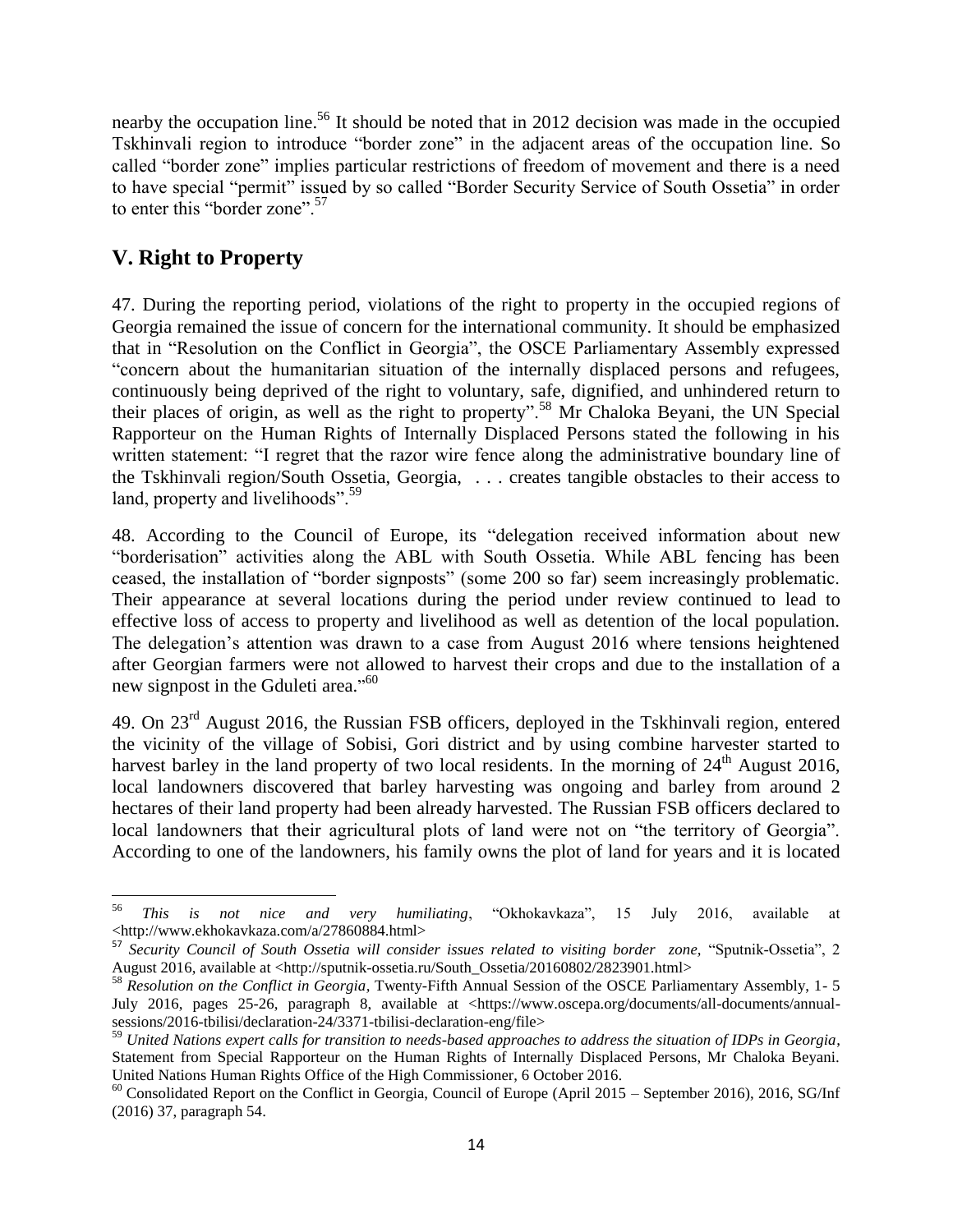on the territory controlled by the central government of Georgia. According to him, he was cultivating his plot of land throughout the year and had spent significant amount of money in order to gain barley harvest of around 20 tones and now he is banned by the Russian FSB officers to enter his land property. The landowner recalled that last year the Russian FSB officers had approached him and had told that part of his agricultural land property, namely around 6 hectares was not on "the territory of Georgia". It should be noted that on  $24<sup>th</sup>$  August 2016, as a result of a reaction from the central government of Georgia, combine harvester ceased harvesting barley and, on  $25<sup>th</sup>$  August 2016, local residents were given only 5 hours by the Russian FSB officers in order to harvest remaining barley from their land, however this move did not solve the issue of ownership of their land property.<sup>61</sup>

## **VI. Right to Education in the Native Language**

 $\overline{\phantom{a}}$ 

50. It should be recalled here that in the Gali district there are 31 schools.<sup>62</sup> From 31 schools only 11 schools, all of which are in "lower zone" of Gali district, had the status of Georgian schools until the end of the academic year 2014-2015 and subjects were taught in the Georgian language.<sup>63</sup> However, from the beginning of September of the academic year 2015-2016, drastic changes were made in the curriculum of these 11 schools in "lower zone" of Gali district, implying teaching of all subjects in the Russian language in the first four grade classes i.e. in first grade, second grade, third grade and fourth grade classes.<sup>64</sup>

<sup>&</sup>lt;sup>61</sup> Occupants harvesting barley of locals in the village of Sobisi, Gori district, "Interpressnews", 24 August 2016, available at <http://www.interpressnews.ge/ge/konfliqtebi/393718-goris-raionis-sofel-sobisshi-adgilobrivis-qerismosavals-okupantebi-igheben.html?ar=A>; Russian occupants took away another 6 hectares of land from Georgia, "Newpost.ge", 24 August 2016, available at <http://www.newposts.ge/?l=G&id=117025- %E1%83%92%E1%83%9D%E1%83%A0%E1%83%98,%20%E1%83%9D%E1%83%99%E1%83%A3%E1%83 %9E%E1%83%90%E1%8>; *Russian combine harvester harvested crops of residents of adjacent areas of the occupation line*, "Tabula", 24 August 2016, available at <http://www.tabula.ge/ge/story/111093-rusulmakombainma-saokupacio-xaztan-macxovrebelta-mosavali-aigho>; *Russian occupants are robbing Georgian peasants*, "Tbilisi media", 27 August 2016, available at [<https://tbilisi.media/main/56266-rossijskie-okkupanty](https://tbilisi.media/main/56266-rossijskie-okkupanty-obvorovyvayut-gruzinskih-krestyan/)[obvorovyvayut-gruzinskih-krestyan/>](https://tbilisi.media/main/56266-rossijskie-okkupanty-obvorovyvayut-gruzinskih-krestyan/); *In the village of Sobisi, family of Chilindarashvilis' was given 5 hours in order to harvest barley*, "Interpressnews", 25 August 2016, available at  $\langle$ http://www.interpressnews.ge/ge/konfliqtebi/393921-sofel-sobisshi-chilindrishvilebis-ojakhs-qeris-mosavlisdasabinaveblad-5-saathi-mieca.html?ar=A>

 $^{62}$  By the end of the academic year 2014-2015 there were 4, 459 pupils and 918 employees in these 31 schools; from 4, 459 pupils, 97.57 per cent, were ethnically Georgian and from 918 employees, 91.78 per cent were ethnically Georgian. See *Weekly press review on the human rights violations and current events in Abkhazia,* prepared by the Justice Department of Georgia's Autonomous Republic of Abkhazia, between 27 July and 2 August 2015.

<sup>63</sup> *The Realm of the Possible - Finding ways forward in the Georgian-Abkhaz context: People in the Gal/I region,* Conciliation Resources, July 2015, page 10, available at < http://www.c-r.org/downloads/CR\_The-Realm-of-thepossible\_Gal-i\_43\_webEn.pdf >; *Report of the Year 2014 of the Public Defender of Georgia on the Situation of Rights of the Population Affected by the Conflicts*, 5 June 2015, page 26, available at  $\langle$ http://www.ombudsman.ge/en/news/reports-on-the-human-rights-situation-of-conflict-affected-population-andinternally-displaced-persons-in-georgia.page>

<sup>&</sup>lt;sup>64</sup> The Russian curriculum means that the Russian textbooks, licensed by the Ministry of Education and Science of the Russian Federation and published in the Russian Federation, are used for the teaching. *A special Report of the Public Defender of Georgia – The Right to Education in Gali District: New Developments and Challenges of the Academic Year of 2015-2016*, "Public Defender of Georgia", October 2015, page 4 and 5, available at <https://drive.google.com/file/d/0B9BM3M8hbgAUNFE3RndlaXc2dFU/view?pref=2&pli=1>; In these classes only few hours is allocated for learning the Georgian language as a foreign language.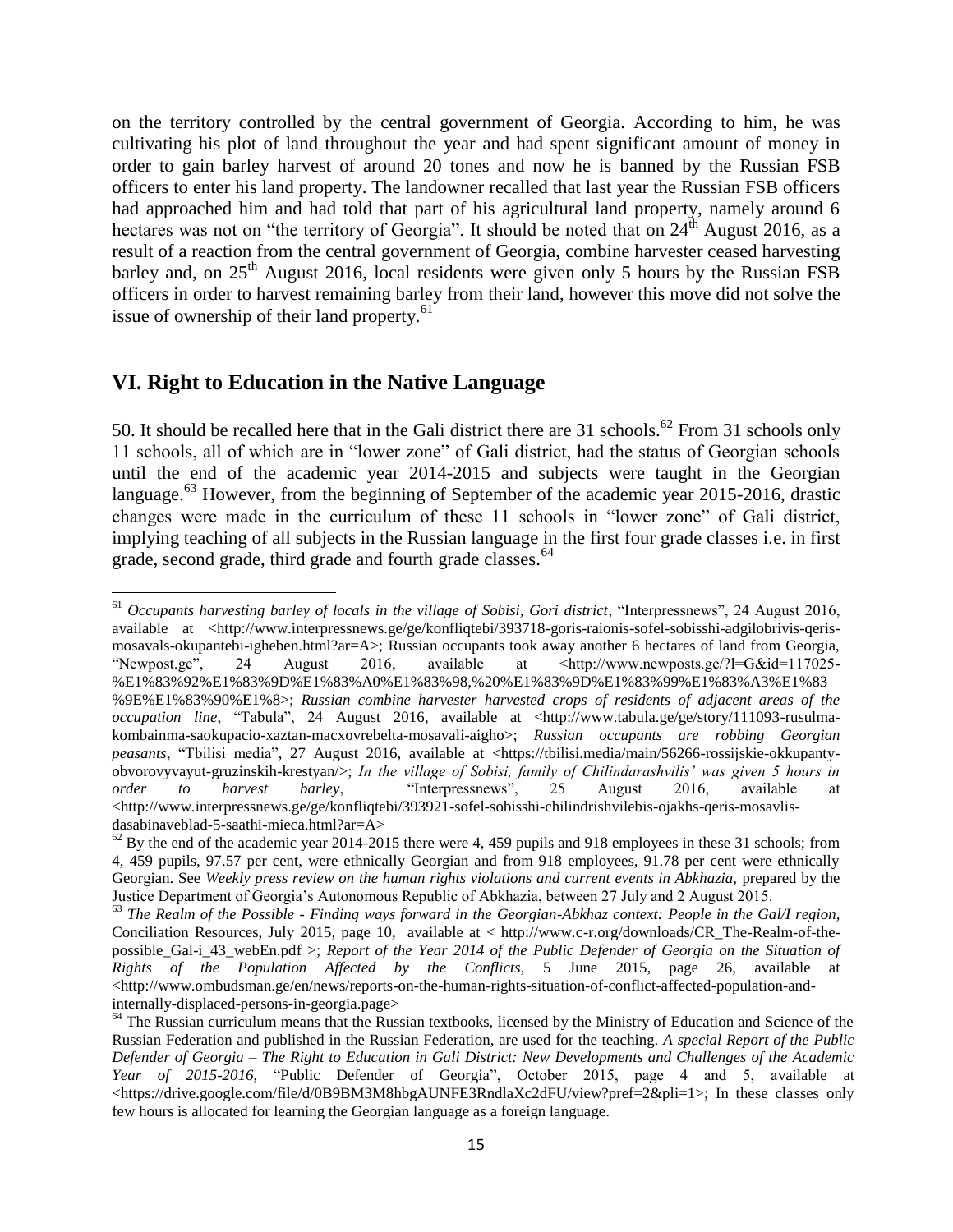51. It should be emphasized that the academic year 2016-2017 started in line with the above changes implying teaching of all subjects in the Russian language. The above policy, if continued for several years, would result in gradual replacement of the Georgian curriculum with the Russian curriculum for all grades in these 11 schools of "lower zone" of Gali district. It has been argued that teachers of lower classes (from I to V) of 11 schools, all of which had the status of Georgian schools, are obliged to attend special trainings on using the Russian language as the language of instruction.<sup>65</sup> According to the Council of Europe, "[d]uring the period under review, the situation with education in the Georgian language in Abkhazia continued to receive sustained attention. The delegation was informed that, since the start of the new school year, the Russian language had become the formal instruction language also in grade V in addition to grades I to IV. This policy seems to be applied in all 11 schools in the Gali district. In these schools, Georgian language is limited to three lessons per week along with two lessons of Georgian literature."<sup>66</sup> It has been further argued by the Council of Europe that "restrictions of freedom of movement continue to have a negative impact on access to education for children who attend school on the other side of the ABL."<sup>67</sup>

52. According Mr Chaloka Beyani, the UN Special Rapporteur on the Human Rights of Internally Displaced Persons, "other major concerns he highlighted related to . . . the progressive change of language of instruction in Lower and Upper Gali Schools from Georgian to Russian."<sup>68</sup>

#### **VII. Conclusions**

 $\overline{\phantom{a}}$ 

53. It can be concluded that the situation described in the occupied regions of Georgia with regard to freedom of torture and ill treatment and examples provided for the reporting period constitute infringements on freedom from torture and ill-treatment and therefore are violations of Article 7 of the International Covenant on Civil and Political Rights (ICCPR); Article 5 of the Universal Declaration of Human Rights (UDHR); Article 3 of the European Convention on Human Rights (ECHR); and the OSCE commitments $^{69}$ .

<sup>65</sup> *Timur Nadaraia: "our aim is to strengthen the district and increase the budget of the state"*, "aiaaira.com", 19 July 2016, available at the state at the state at the state at a state at a state at  $2016$ , available at a state at a state at a state at a state at a state at a state at a state at a state at a state at a state at  $2016$ 

[<sup>&</sup>lt;http://aiaaira.com/news/intervyu/timur\\_nadaraya\\_nasha\\_zadacha\\_ukreplyat\\_rayon\\_i\\_uvelichivat\\_byudzhet\\_gosud](http://aiaaira.com/news/intervyu/timur_nadaraya_nasha_zadacha_ukreplyat_rayon_i_uvelichivat_byudzhet_gosudarstva/) [arstva/>](http://aiaaira.com/news/intervyu/timur_nadaraya_nasha_zadacha_ukreplyat_rayon_i_uvelichivat_byudzhet_gosudarstva/)

<sup>&</sup>lt;sup>66</sup> Consolidated Report on the Conflict in Georgia, Council of Europe (April 2015 – September 2016), 2016, SG/Inf (2016) 37, paragraph 49.

 $67$  Consolidated Report on the Conflict in Georgia, Council of Europe (April 2015 – September 2016), 2016, SG/Inf (2016) 37, paragraph 52.

<sup>68</sup> *United Nations expert calls for transition to needs-based approaches to address the situation of IDPs in Georgia*, Statement from Special Rapporteur on the Human Rights of Internally Displaced Persons, Mr Chaloka Beyani. United Nations Human Rights Office of the High Commissioner, 6 October 2016.

 $69$  The Vienna Concluding Document (1989) prohibits torture and other cruel, inhuman or degrading treatment or punishment. Paragraph 23.4; The Paris Document (1990) also prohibits torture and other cruel, inhuman or degrading treatment or punishment; the Istanbul Charter for European Security commits to "eradicating torture and other cruel, inhuman or degrading treatment or punishment throughout the OSCE area." Paragraph 21.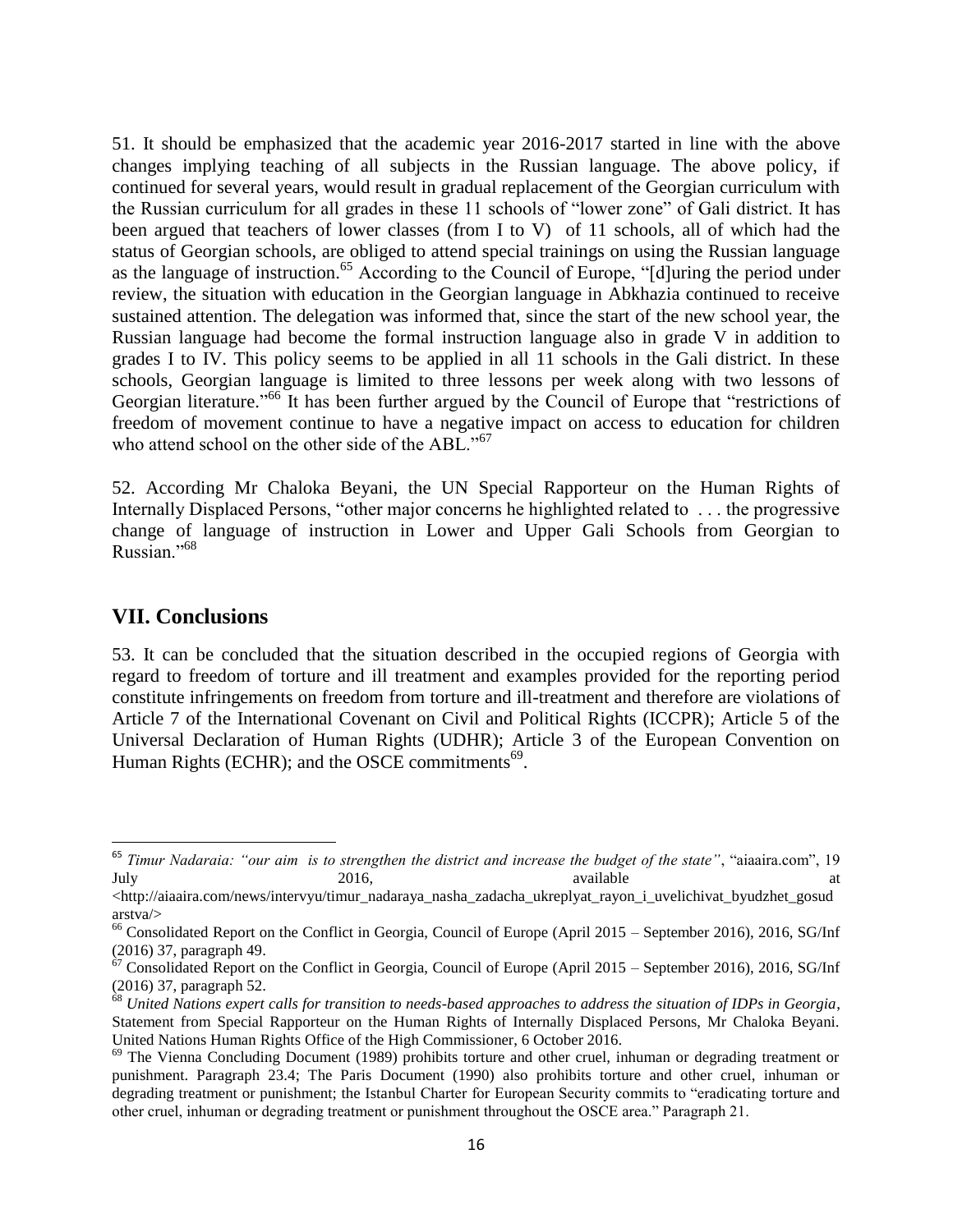54. It can be concluded that the situation described in the occupied regions of Georgia with regard to arbitrary detention and examples provided for the reporting period constitute arbitrary detention and therefore violations of Article 9 of the International Covenant on Civil and Political Rights (ICCPR); Article 3 of the Universal Declaration of Human Rights (UDHR); Article 5 of the European Convention on Human Rights (ECHR); and relevant provisions of the OSCE commitments.

55. It can be concluded that the situation described in the occupied regions of Georgia with regard to freedom of movement and examples provided for the reporting period constitute violations of the right to freedom of movement, namely of Article 12 of the International Covenant on Civil and Political Rights (ICCPR); Article 13 of the Universal Declaration of Human Rights (UDHR); Article 2, Protocol No. 4 of the European Convention on Human Rights (ECHR); and the OSCE freedom of movement commitments.

56. It can be concluded that the situation described in the occupied regions of Georgia with regard to the right to property and examples provided for the reporting period violate the right to property, namely Article 17 of the Universal Declaration of Human Rights (UDHR); Article 1, Protocol No. 1 of the European Convention on Human Rights (ECHR); and the OSCE commitments.

57. It can be concluded that the situation described in the occupied regions of Georgia with regard to education in the native language and examples provided for the reporting period constitute violations of the right to education in one's native language and therefore violations of Article 26 (read in conjunction with Article 2) of the Universal Declaration of Human Rights (UDHR); Article 2, Protocol No. 1 of the European Convention on Human Rights (ECHR); Article 28 (read in conjunction with paragraph 1 of Article 2) of the UN Convention on the Rights of the Child; and relevant provisions of the OSCE commitments.

58. It can be concluded that the situation described in the occupied regions of Georgia, particularly adoption of so called "laws" and the process of "passportisation" violates prohibition of discrimination provisions of Article 14 and Protocol No. 12 of the European Convention on Human Rights (ECHR); Article 26 of the International Covenant on Civil and Political Rights (ICCPR); and the International Convention on the Elimination of All Forms of Racial Discrimination.

59. It can be further concluded that the situation described in the occupied regions of Georgia violates the right of return of all internally displaced persons and refugees and their descendants, regardless of ethnicity, to their homes throughout Georgia, including in Abkhazia and the Tskhinvali region.<sup>70</sup>

<sup>70</sup> *Resolution adopted by the General Assembly on 10 June 2016 on Status of internally displaced persons and refugees from Abkhazia, Georgia, and the Tskhinvali region/South Ossetia, Georgia*, A/RES/70/265. See also previous resolutions: 69/286 of 3 June 2015; 68/274 of 5 June 2014; 67/268 of 13 June 2013; 66/283 of 3 July 2012; 65/287 of 29 June 2011 etc.